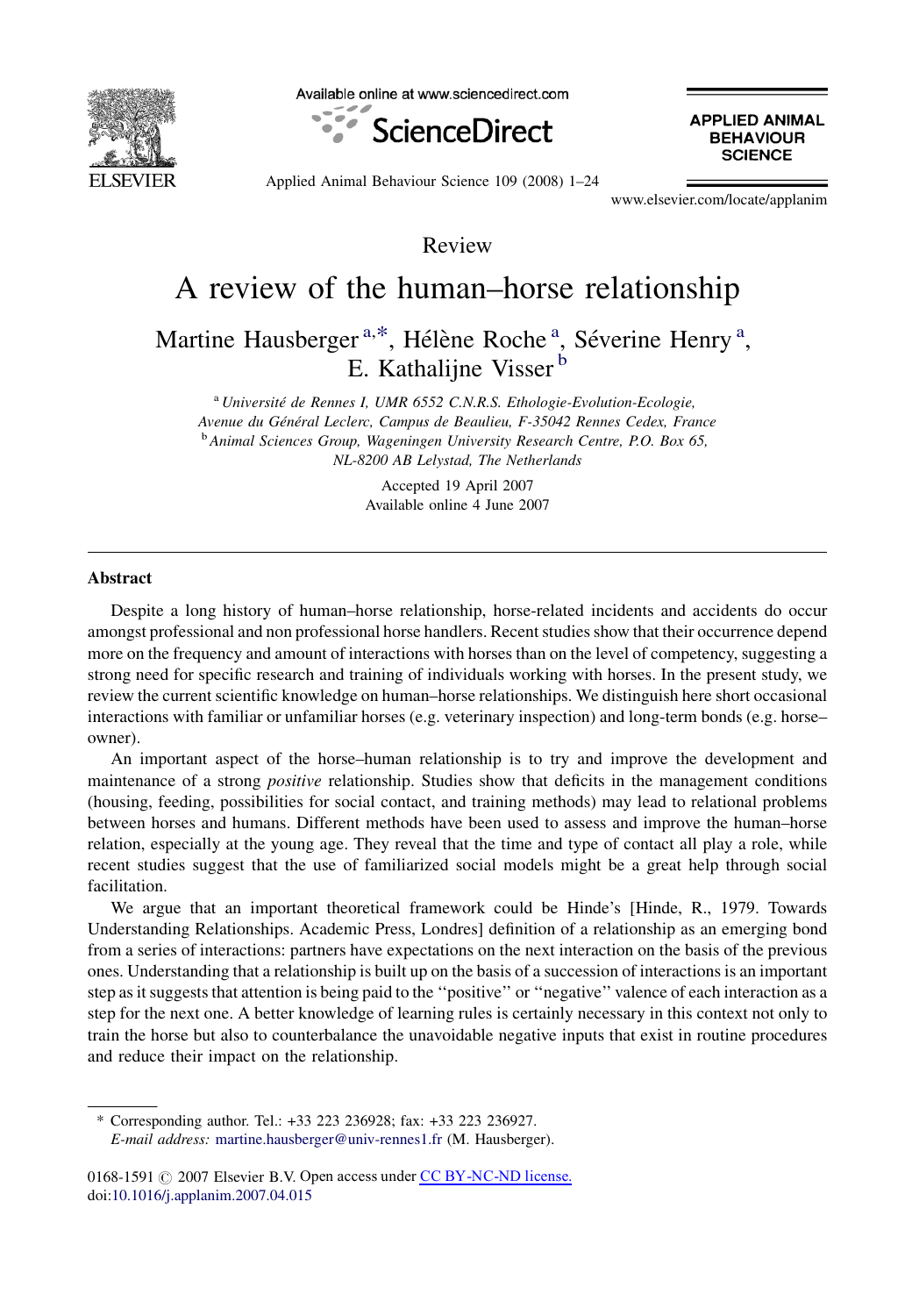It appears clearly that research is needed in order to assess how to better and safely approach the horse (e.g. research in position, posture, gaze, etc.), what type of approaches and timing may help in developing a positive bond, what influence human management and care have on the relationship, and how this can be adapted to have a positive influence on the relationship. Also the interaction between rider and horse, the search for the optimal match between two individuals, is an aspect of the horse–human relationship that requires attention in order to decrease the number of horse-riding accidents and reduced states of welfare. On the other hand, adequate knowledge is readily available that may improve the present situation rapidly. Developing awareness and attention to behavioural cues given by horses would certainly help decreasing accidents among professionals when interacting. Scientists therefore should play a major role in transmitting not only elements of the current knowledge of the ethology of the horse but also by helping developing observational skills.  $\oslash$  2007 Elsevier B.V. Open access under [CC BY-NC-ND license](http://creativecommons.org/licenses/by-nc-nd/3.0/).

Keywords: Horse–human relationship; Interaction; Handling; Management; Review

## **Contents**

|      |                                                                             | $\overline{4}$                                                                                                                                                                                                                                                  |
|------|-----------------------------------------------------------------------------|-----------------------------------------------------------------------------------------------------------------------------------------------------------------------------------------------------------------------------------------------------------------|
|      |                                                                             | 5                                                                                                                                                                                                                                                               |
| 3.1. |                                                                             | 5                                                                                                                                                                                                                                                               |
|      | 3.1.1.                                                                      | 5                                                                                                                                                                                                                                                               |
|      | 3.1.2.                                                                      | 6                                                                                                                                                                                                                                                               |
|      | 3.1.3.                                                                      | -7                                                                                                                                                                                                                                                              |
|      | 3.1.4.                                                                      | -7                                                                                                                                                                                                                                                              |
|      | Measuring the reactions of horses to humans: a good way to assess<br>3.1.5. |                                                                                                                                                                                                                                                                 |
|      |                                                                             |                                                                                                                                                                                                                                                                 |
| 3.2. |                                                                             | 8                                                                                                                                                                                                                                                               |
| 3.3. |                                                                             | 8                                                                                                                                                                                                                                                               |
| 3.4. | Horse personality and its influence on the relation                         | 9                                                                                                                                                                                                                                                               |
| 3.5. |                                                                             | 10                                                                                                                                                                                                                                                              |
|      |                                                                             | 11                                                                                                                                                                                                                                                              |
| 4.1. |                                                                             | 11                                                                                                                                                                                                                                                              |
| 4.2. |                                                                             | 11                                                                                                                                                                                                                                                              |
| 4.3. |                                                                             | 13                                                                                                                                                                                                                                                              |
|      | 4.3.1.                                                                      | 13                                                                                                                                                                                                                                                              |
|      | Active actions on the foal or undirect approaches: what is best?<br>4.3.2.  | 15                                                                                                                                                                                                                                                              |
|      |                                                                             | 16                                                                                                                                                                                                                                                              |
|      |                                                                             | 17                                                                                                                                                                                                                                                              |
|      |                                                                             | 18                                                                                                                                                                                                                                                              |
|      |                                                                             | 18                                                                                                                                                                                                                                                              |
|      |                                                                             | Horse-rider relationship: finding the ultimate match<br>Developing the relationship: human-foal interactions<br>A point on husbandry practices and their impact on foals' behaviour<br>From interactions to relationships: the importance of learning processes |

# 1. Introduction

Human–horse relationship has a long and varied history. While meat may have been the first motivation in the very early stages for domestication, horses became progressively important ''tools'' for transportation and, like other domestic animals, they are currently more and more used as companion animals ([Digard, 1999](#page-18-0)). Contrarily to many other domestic ungulates, which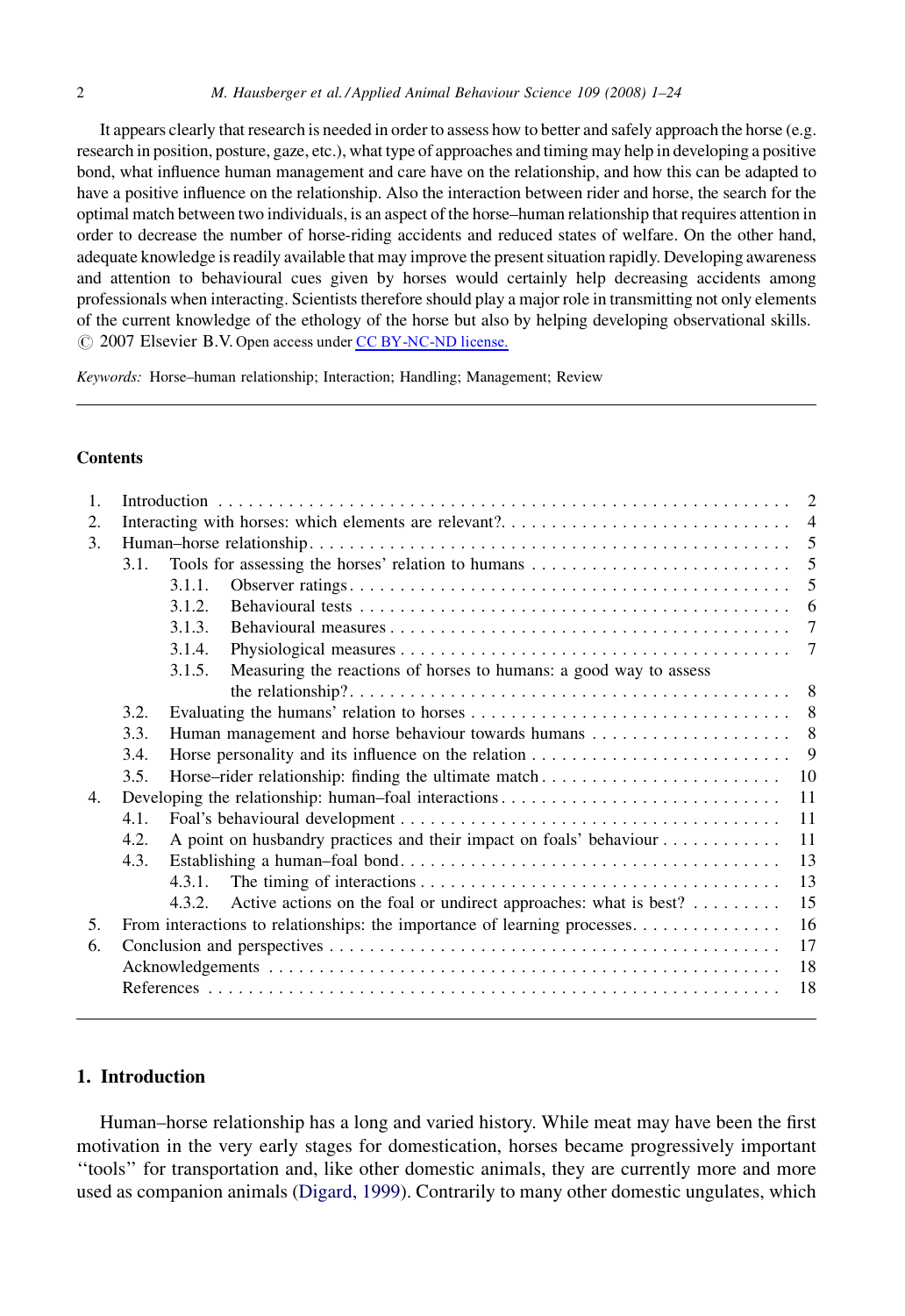are mostly kept for breeding, meat production, milk production or wool production, horses ''rapidly'' acquired a mixed status: source of food for some, for leisure and sport for others, or, less frequently, an agricultural working companion in rural areas ([Edenburg, 1999](#page-18-0)). Recently, another use of horses has gained a lot of attention. Horses and horseback riding is getting very popular in therapeutic riding programs ([Anderson et al., 1999](#page-17-0)).

This diversity of uses corresponds to a diversity of people: professional and non professional riders, breeders, lads and caretakers, farriers, veterinarians, therapists, etc. The interaction between horse and human can be observed in a spectrum from the short occasional interactions (for example a veterinarian) to the really long-term bond that appears between an owner and his/ her horse. In every case however, problems are possibly encountered, that reveal difficulties in the interspecific communication.

Most available information comes from surveys of accidents that do not give an overview of all problems, but enable us to extract relevant information about the context and types of persons involved. The frequency of biting by horses for example appears low compared to other domestic animals (2%: [Moore et al., 2003\)](#page-21-0). Horses were in overall responsible for 15% of accidents in a survey of 995 American veterinarians behind cattle and dogs, who are responsible for respectively 46% and 24% of the accidents ([Landercasper et al., 1988\)](#page-20-0). In a similar survey, performed under 216 Swiss veterinarians, it appeared that 75% of them were kicked at least once a year (3% were kicked 5–10 times); these accidents could not reliably be associated with the horse's breed or emotional state at that time ([Jaeggin et al., 2005\)](#page-19-0). An interesting finding is that the tendency to be injured was more related to the degree of exposure to horses than to experience: the practitioners who did not own a horse were less often kicked by horses. The same conclusion was reached in other studies performed in Switzerland ([Exadaktylos et al., 2002](#page-18-0)), Kentucky in the United States [\(Kriss and Kriss, 1997](#page-20-0)) or New Zealand [\(Johns et al., 2004](#page-20-0)): non riding accidents (especially kicks) are more frequent in professional people and rely more on the frequency and amount of interactions with horses than on the level of competency.

These studies underline the need for a better knowledge and observation of the behaviour of the horse in these professions. While falls during riding are more related to non professional riders as mentioned in the United States (63%: [Kriss and Kriss, 1997; McCrory and Turner,](#page-20-0) [2005](#page-20-0)), in Australian (66%: [Abu-Zidan and Rao, 2003\)](#page-17-0), in British (75%: [Chitnavis et al., 1996\)](#page-18-0) and in New Zealand reports [\(Johns et al., 2004](#page-20-0)), most accidents involving professional people happen mainly when at foot (grooming, cleaning stables, breeding, etc.) as recorded by the ''Mutualite´ Sociale Agricole'' (agricultural social insurance) in France in 1999 (51% out of 2057 cases of accidents followed by sick leave). In overall, people working with horses are exposed to different occupational hazards when at foot compared to professional riding ([Holler, 1984; Iba](#page-19-0) [et al., 2001; Turner et al., 2002\)](#page-19-0).

These general observations suggest that different skills may be required in various contexts. Difficulties in riding situations, often due to unexpected movements of the horse [\(Newton and](#page-21-0) [Nielsen, 2005](#page-21-0)), may involve both choice of horse–rider combination and choice of training methods [\(Weeks and Beck, 1996\)](#page-23-0). Statistical data on falls rarely make a difference between occasional horse–rider combinations or combinations in which the rider also is the owner of the horse and hence owner/horses pairs with an established relationship has been created. Difficulties in the daily working situation may involve particularly close attention and good observational skills from people. Most reports on horse accidents state that horses were not necessarily nervous at the time of the accident.

These reports are indicative of a real need in understanding how to behave with horses and develop a better relationship. Differences are to be expected according to whether the person has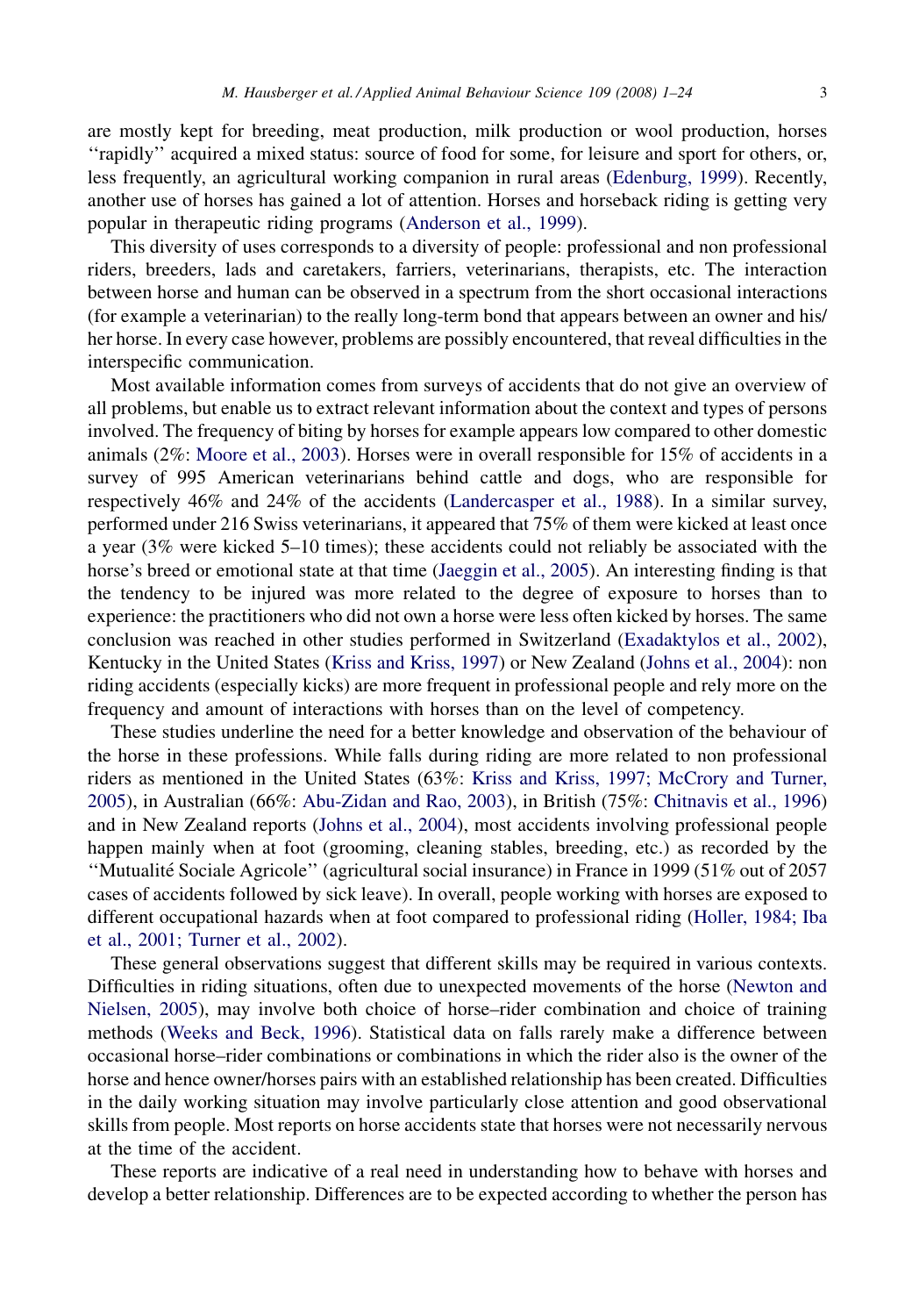to deal with an unfamiliar horse during a short interaction (veterinarians, farriers) or with one or several familiar horses on a daily basis (caretakers, owners). In the first case, close attention and good observational skills have to help positioning and handling at the present moment; in the second case, each interaction will have an influence on the following one and the same skills have to be used in order to establish and maintain a positive bond.

[Hinde \(1979\)](#page-19-0) defined a ''relationship'' as the emerging bond from a series of interactions: partners have, on the basis of the past experiences, expectations on the other individual's responses. In the present report, we will try and review the present scientific knowledge on how to better interact and develop a relationship with horses. The scientific interest on human–horse interactions is becoming increasingly popular ([Robinson, 1999\)](#page-22-0) but sound data is still limited, especially on the rider–horse relationship.

# 2. Interacting with horses: which elements are relevant?

There are a number of important elements to consider when approaching or handling horses. When approaching, humans display postures, may produce vocal signals and may or may not focus their attention on the animal by gazing at the focal animal. The famous case of Clever Hans has revealed how a horse is able to detect and use subtle visual information displayed by a person (Pfungst cited in [Waring, 2003\)](#page-22-0).

Positioning, i.e. the relative angle and distance from one organism to another organism, has been suggested to be important in cattle [\(Grandin, 1980; Grandin and Deesing, 1998](#page-18-0)) but up to now, no scientific publication is available on horses. It is highly probable however that an inappropriate position (e.g. approaching closely from behind) may be responsible for some of the accidents recorded [\(Exadaktylos et al., 2002\)](#page-18-0). We know that horses do show lateralized responses to stimuli (direction of gaze towards novel objects) which suggests that the side of approach may have an influence ([Larose et al., 2006\)](#page-20-0).

[Seaman et al. \(2002\)](#page-22-0) did not find an influence of the direction of the gaze of the human on the reactions of horses. There was no difference between a person approaching with or without visual contact. Again, further research is needed. Especially, as some ponies or horses seem to be sensitive to pointing or touching an object as a directional cue [\(McKinley and Sambrook, 2000](#page-21-0)).

Emotional cues may be carried by humans through different channels: voice (prosody), posture, expression and pheromones. The only single study performed on emotional cues shows that when people have negative feelings towards animals, while stroking a horse, they induce an increase of heart rate in the animal in the first few minutes. ''Neutral'' or ''positive'' persons do not have such an influence [\(Hama et al., 1996\)](#page-18-0). [Chamove et al. \(2002\),](#page-18-0) who performed a study on the effect of human attitude on horse behaviour with one single horse, suggested that human attitude correlates with the behaviour of the horse when led through a predefined course. Similarly, [Morgan et al. \(2000\)](#page-21-0) suggest that the rider's personality correlates with behaviour patterns of the ridden horse.

There is no evidence whatsoever that the gender of the human has any impact on the behaviour of the horse: yearlings behaved the same way towards a female and a male experimenter in [Henry](#page-19-0) [et al.'s \(2005\)](#page-19-0) study.

It is likely that other factors such as type or colour of clothes may have an influence, but probably more as a result of experience (white coat and veterinarian handling for example).

Finally, the way the horse is handled may induce different types of reactions. Restraint in its different facets (twitch, hobble, chute, bit with a chain, etc.) is often used in order to avoid flight or aggression but application of a twitch reveals to be one of the important sources of accidents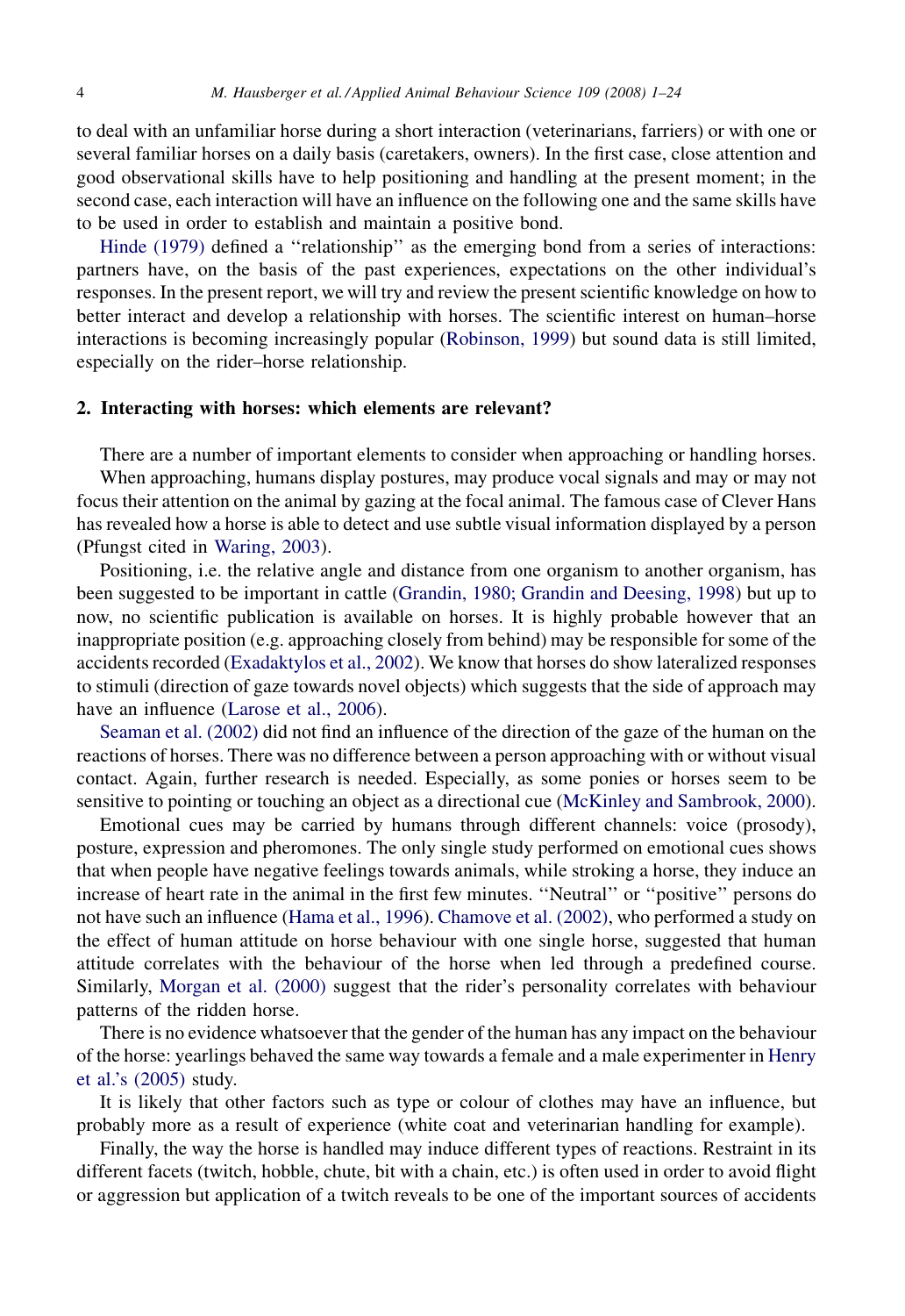for equine veterinarians ([Pasquet, 2004\)](#page-21-0). Additionally, a forced contact, early in life, may also induce reluctance for human contact in foals at later stages ([Henry et al., 2006b](#page-19-0)).

This last finding emphasizes how experience through single interactions may shape the relationship between humans and horses. Naturally, the horse's own temperament is a substrate on which these experiences will model the way horses respond to humans ([Hausberger and](#page-19-0) [Richard-Yris, 2005\)](#page-19-0). Individual differences are observable in young horses raised in similar environments in their tendency to approach or avoid human contact [\(McCann et al., 1988a;](#page-20-0) [Visser et al., 2001, 2002, 2003a; Lansade and Bouissou, 2005](#page-20-0)).

However, reactions of horses to interactions with humans are mostly the result of this interplay between their own temperament, the temperament and skills of the human and the experience acquired with humans. Since so little is known scientifically on the best ways to approach the horses, and because of these individual behavioural differences in horses, no recipe-based method can be given by scientists to improve the way horse-people should interact with these animals. However, there is enough present knowledge on horse behaviour and observation methods to help training professionals and non professionals in terms of observational skills and attention, which are, as mentioned earlier, key elements, at least to prevent accidents. The best we can do at present is certainly train people to ethological observational methods, attract their attention to the horse's body postures and attitudes (see [Waring, 2003](#page-22-0) on postures in horses) and prevent anthropomorphic interpretations of behaviour. If attention is given and maintained on the horses' signals, based on a better knowledge of behaviour, then the horses' responses to the human approach can best teach to people what is the proper way and how to adapt to different horses.

An up to date transmission of scientific knowledge, such as this review, is the necessary complement to practical training of the observational skills.

Finally, while we have to admit that scientifically very little is known on how to approach an unfamiliar horse by adapting posture, position, direction of gaze, emotional state and that a whole line of research is to be developed here, a large number of studies, mostly in the last decade, have concentrated on the human–horse relationship and its development.

#### 3. Human–horse relationship

Most scientific studies focus on how the animal ''considers'' humans as a positive, negative or neutral stimulus [\(Waiblinger et al., 2006\)](#page-22-0) as the result of previous interactions. This requires measurements and evaluations to assess the impact of the experience reflecting the type and length of the interactions.

#### 3.1. Tools for assessing the horses' relation to humans

The development of methods to evaluate the way horses react to humans is rather recent and a variety of approaches have been developed, especially through behavioural tests.

#### 3.1.1. Observer ratings

The aim here is to have an evaluation of the general way horses behave towards humans in their domestic environments. It is thought that familiar caretakers or ''users'' may have a good appreciation of the personality of the animals they work with regularly, which includes the relation to humans [\(Gosling, 2001](#page-18-0)). A large survey where trainers and veterinarians assessed the behaviour of 10 different breeds revealed that Quarter Horses were classified as ''patient'' or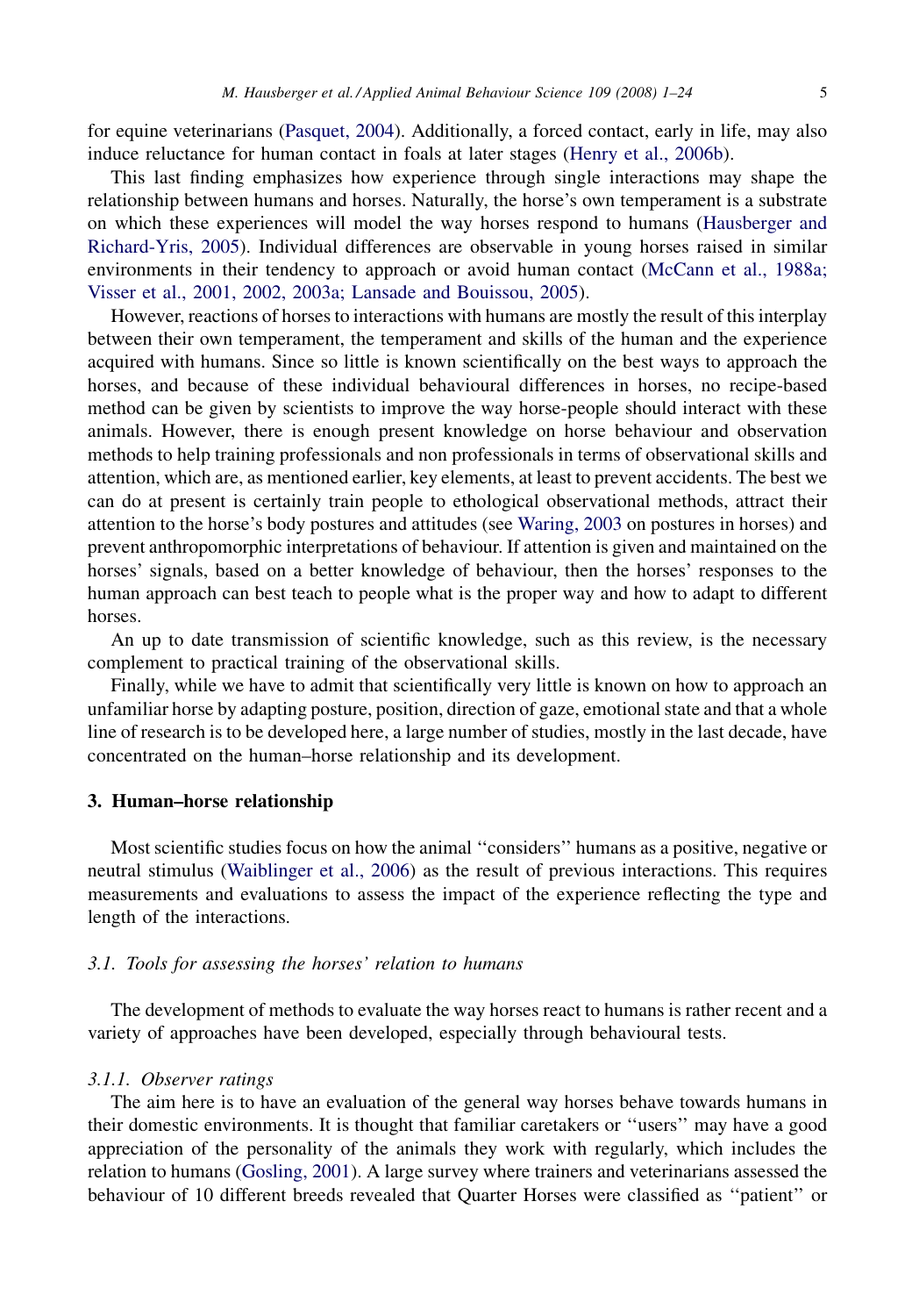''obedient'' while Arabian horses were classified as ''over-reactive'' ([Hayes, 1998\)](#page-19-0). Other questionnaires have been designed to compare reactions in a behavioural test to the working situation. In these studies correlations were found between reluctance to be led over an unfamiliar obstacle (''bridge test'') and fear reactions while ridden or handled [\(Le Scolan et al., 1997](#page-20-0)), between fear reactions during the exposure to a novel object (''novel object test'') and the perception of personality traits by unfamiliar riders ([Visser et al., 2003b](#page-22-0)), and between learning abilities in a test and performance or trainability in a riding situation ([Le Scolan et al., 1997;](#page-20-0) [Visser et al., 2003a,b](#page-20-0)) or at ground work training [\(Fiske and Potter, 1979](#page-18-0)).

Finally, some studies focus on evaluations of personality inspired by researchers in the psychometric field [\(Mills, 1998; Morris et al., 2002; Momozawa et al., 2003, 2005](#page-21-0)), amongst which horses are being assessed for their tendency to be "affectionate", "confident" ([Mills,](#page-21-0) [1998\)](#page-21-0) or show ''agreeableness, conscientiousness'' [\(Morris et al., 2002](#page-21-0)) or ''friendliness'' [\(Momozawa et al., 2005](#page-21-0)) in their relations to humans. These methods, however, remain dependent on commonly used terms that may be interpreted differently according to the person [\(Mills, 1998](#page-21-0)) and the results may not be suitable for unusual situations or simply for studies on horse behaviour. Although this way of assessment is gaining popularity, the problem of uniformity of the definitions makes it very hard to be useful in training horse people to assess the horses' behaviour objectively. It should therefore remain complementary to other methods and only be used in scientific studies.Apart from the scientific aspects, it is clear that these approaches can not help training horse people to have an ''objective'' view of the horse's behaviour and therefore should be at best kept for the scientific community.

## 3.1.2. Behavioural tests

Different tests have been designed to test or assess reactions of horses to humans. Tests have been designed in which a human stands still and waits for the horse to approach (e.g. [Visser et al.,](#page-22-0) [2001; Seaman et al., 2002; Søndergaard and Halekoh, 2003; Lansade et al., 2004; Henry et al.,](#page-22-0) [2005\)](#page-22-0), tests in which the human moves around (e.g. [Jezierski and Gorecka, 2000; Pritchard et al.,](#page-20-0) [2005\)](#page-20-0), tests in which the human approaches the horse suddenly ([Hausberger and Muller, 2002\)](#page-19-0) or slowly (e.g. [McCann et al., 1988a](#page-20-0)), and tests in which the human tries to touch the horse (e.g. [Søndergaard and Halekoh, 2003; Henry et al., 2005, 2006b](#page-22-0)).

More "invasive" methods consist in assessing either the acceptance of foals to stroking (e.g. [Spier et al., 2004; Henry et al., 2005\)](#page-22-0), equipment fitting ([Henry et al., 2005, 2006b; Lansade and](#page-19-0) [Bouissou, 2005\)](#page-19-0) or their response to forced actions such as stroking (e.g. [Hama et al., 1996;](#page-18-0) [Williams et al., 2002](#page-18-0)), grooming (Feh and de Mazières, 1993), catching (e.g. [Jezierski et al.,](#page-20-0) [1999\)](#page-20-0), hoof picking (e.g. [Spier et al., 2004](#page-22-0)), and veterinarian inspection (e.g. [Houpt and](#page-19-0) [Kusunose, 2000; Simpson, 2002](#page-19-0)).

Finally, tests have been designed to evaluate the horses' responses while being led (e.g. [Mal](#page-20-0) [and McCall, 1996; Lansade and Bouissou, 2005](#page-20-0)), possibly over an unfamiliar obstacle [\(Wolff](#page-23-0) [et al., 1997; Visser et al., 2001\)](#page-23-0) or in a truck (e.g. [Shanahan, 2003\)](#page-22-0), and tests in which their behaviour is recorded during breaking [\(Heird et al., 1986; Rivera et al., 2002; Søndergaard and](#page-19-0) [Ladewig, 2004; Lansade and Bouissou, 2005\)](#page-19-0).

Except for the handling tests which are rather specific (hoof picking, truck loading, vet examination etc.), three categories show up amongst the most commonly used tests ([Waiblinger](#page-22-0) [et al., 2006\)](#page-22-0):

• The motionless person test which consists of one person entering the test area (e.g. [Seaman](#page-22-0) [et al., 2002; Nicol et al., 2005\)](#page-22-0), the stall-box (e.g. [Williams et al., 2002; Henry et al., 2005](#page-23-0)), the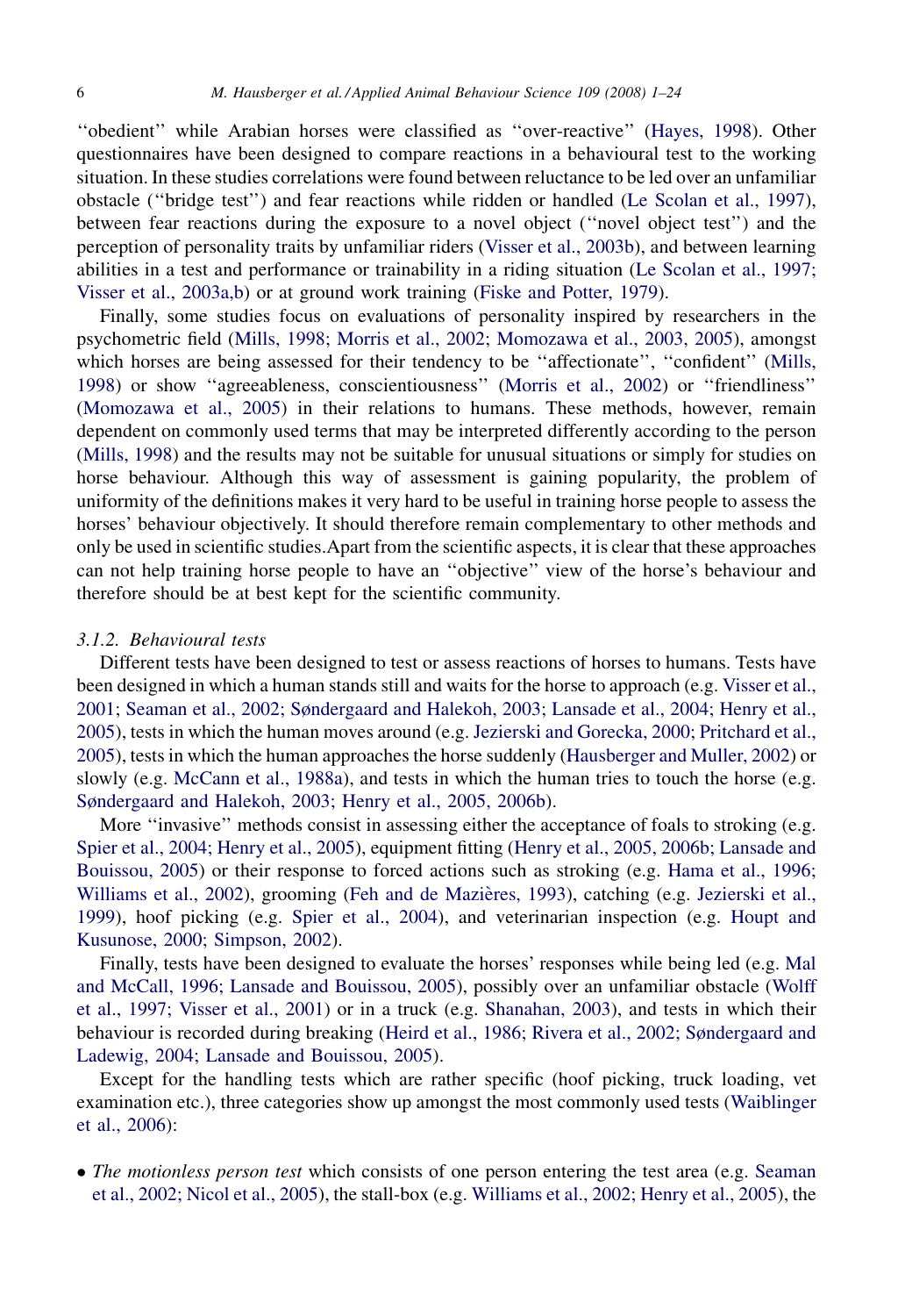field ([Henry et al., 2005\)](#page-19-0) or stands in front of the box (e.g. [Lynch et al., 1974; Visser et al.,](#page-20-0) [2001](#page-20-0)) and who remains still at a distance of a few meters from the animal to be tested. Information concerning visual contact is scarce; the experimenter seeks it ([Seaman et al.,](#page-22-0) [2002](#page-22-0)), avoids it [\(Seaman et al., 2002; Simpson, 2002](#page-22-0)) or literature is not informative on the fact. Tests do not exceed 10 min.

- The approach test in which a person comes closer to the horse, in the test area, the stall-box or the field. Sometimes it is held by a second person ([Jezierski et al., 1999\)](#page-20-0) or tied ([Jezierski and](#page-20-0) [Gorecka, 2000; Pritchard et al., 2005\)](#page-20-0). The horse is more often alone but if it's a foal, its mother is present and some authors test an individual in the presence of conspecifics (e.g. [Lynch et al.,](#page-20-0) [1974; Søndergaard and Halekoh, 2003; Nicol et al., 2005\)](#page-20-0), thus minimising the effects of social isolation for animals which are not accustomed to be alone. A slow and regular gate towards the horse is mainly described and the person walks in direction of the head (with a  $45^{\circ}$  angle, [Pritchard et al., 2005\)](#page-22-0) or the shoulder ([Henry et al., 2005, 2006b](#page-19-0)), looking at the animal or not ([Simpson, 2002\)](#page-22-0). The duration of the procedure is a few minutes.
- The stroking test in which the goal of the experimenter is to evaluate either the reactions of the horse to human physical contact or the tolerance or both. The horse remains free (e.g. [Henry](#page-19-0) [et al., 2005; Søndergaard and Halekoh, 2003](#page-19-0)) or is restrained (e.g. [Hama et al., 1996; Spier](#page-18-0) [et al., 2004\)](#page-18-0). The contact is made on a defined area such as the neck (e.g. [Hama et al., 1996;](#page-18-0) [Henry et al., 2005\)](#page-18-0) or the withers (Feh and de Mazières, 1993). Measures consider the reaction of the animal in terms of immobility or interaction with the experimenter (e.g. [Henry et al.,](#page-19-0)  $2005$ ), or the variations in the horse's heart rate variables (e.g. Feh and de Mazieres, 1993; [Hama et al., 1996](#page-18-0)). The tolerance of the animal is assessed by the ability of the experimenter to stroke it or not (e.g. [Henry et al., 2005; Spier et al., 2004](#page-19-0)) and the duration of acceptance of the stimulus (e.g. the saddle pad on the back: [Henry et al., 2005\)](#page-19-0).

## 3.1.3. Behavioural measures

Measurements include for example latency to approach the person (e.g. [Visser et al., 2001](#page-22-0)) or allowing to be touched (e.g. [Henry et al., 2005\)](#page-19-0), scores of reactivity with a predefined scale ([McCann et al., 1988a,b; Houpt and Kusunose, 2000; Hausberger and Muller, 2002; Pritchett](#page-20-0) [et al., 2003\)](#page-20-0) or frequencies of target behaviours such as number of interactions with the experimenter (e.g. [Søndergaard and Ladewig, 2004; Nicol et al., 2005\)](#page-22-0), or gazes (e.g. [Henry](#page-19-0) [et al., 2005; Nicol et al., 2005](#page-19-0)).

#### 3.1.4. Physiological measures

Heart rate (HR) and other related variables, such as heart rate variability (HRV, rMSSD) have been measured in several studies during handling or in response to the mere presence or appearance of a human (e.g. Feh and de Mazières, 1993; Hama et al., 1996; Williams et al., 2002; [Visser et al., 2003b\)](#page-18-0).

Cortisol levels have been measured in several studies (e.g. [Rivera et al., 2002; Shanahan,](#page-22-0) [2003](#page-22-0)) and one study investigated glucose ([Spier et al., 2004\)](#page-22-0). It is assumed that when the horse is exposed to a stressful event, its levels of glucose and cortisol would increase. These measures have proved useful in a variety of studies as complementary ways of assessing the potential emotional reaction of the horse to humans but also give rise to contradictory results (e.g. [Mills](#page-21-0) [et al., 1997; Mal et al., 1991\)](#page-21-0). An increase in cortisol level may also for example be induced by the mere act of sampling, especially if the horse had previous negative experience with venipuncture and not as much by the human presence. Therefore these measures must be accompanied by other behavioural measurements.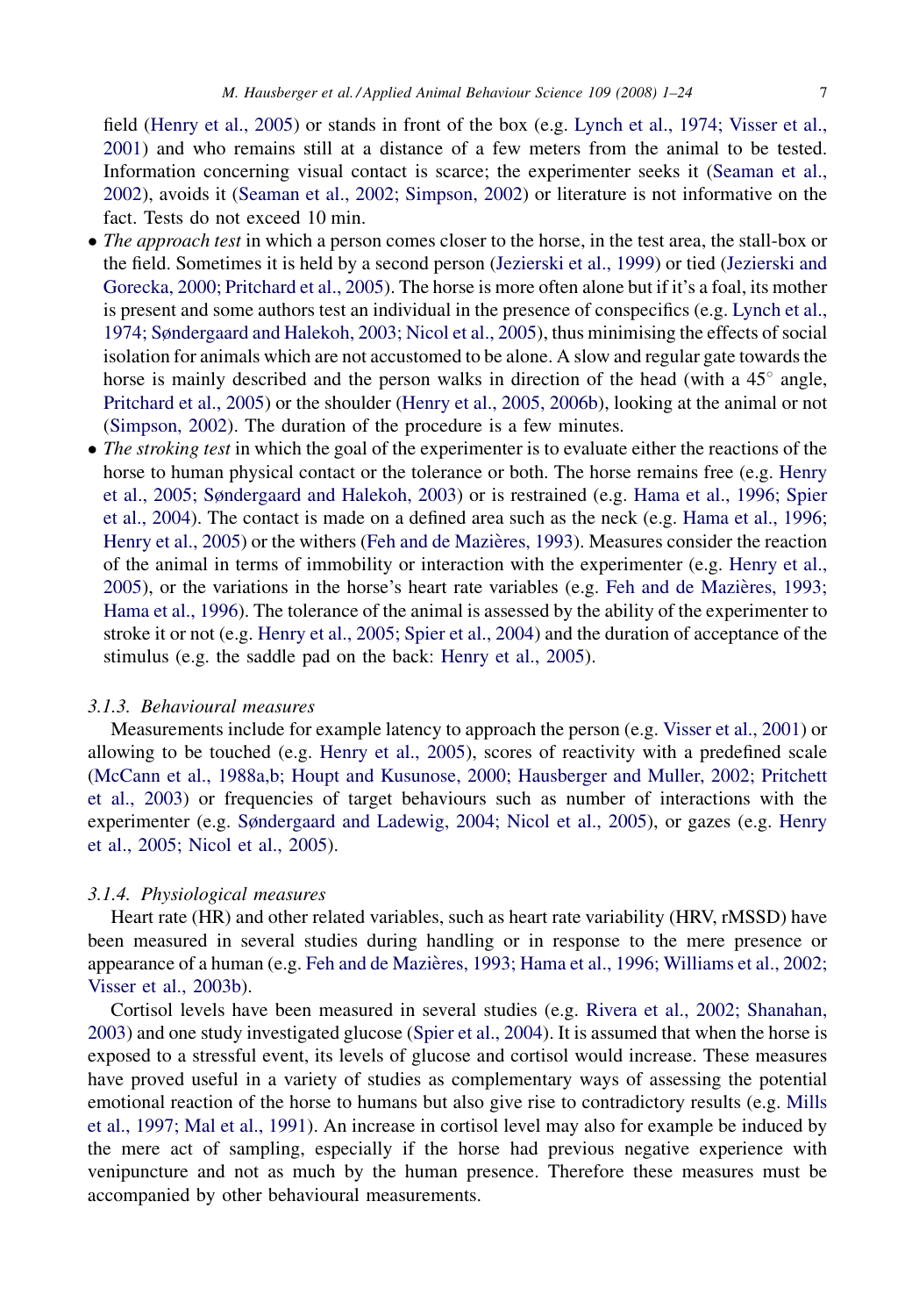# 3.1.5. Measuring the reactions of horses to humans: a good way to assess the relationship?

Despite the fact that many studies converge towards similar procedures, the details of these procedures may vary greatly or are not always described precisely. Direction of gaze, posture, positioning, speed of approach, precise type of contact are most often either not mentioned or roughly described. Caution should therefore be taken in comparison of these studies and future work should aim at standardizing variables, especially as their effects on the horses' behaviour is not known.

Yet another important facet of these tests is that the experimenter can be either a familiar or unfamiliar person. The use of such tests for assessing how the horse ''categorizes'' the humans in terms of positive, negative or neutral stimulus ([Waiblinger et al., 2006\)](#page-22-0) implies that horses are considered to be able to generalize from their daily contact with humans to an interaction with an unfamiliar person. That horses are able to generalize has been demonstrated for some cognitive abilities ([Hanggi, 2003](#page-18-0)), but less is known about possible emotional associations. In a study of [Henry et al. \(2005\)](#page-19-0) however, young horses showed similar reactions to two different experimenters (familiar woman/unfamiliar man), suggesting that this may be the case. Similarly, horses managed by the same caretaker tended to show similar reactions to the appearance of an unfamiliar person [\(Hausberger and Muller, 2002](#page-19-0)). On the other hand, a simple test with an unfamiliar person may not totally reflect the potential bond between a horse and its owner or caretaker [\(Pritchard et al., 2005](#page-22-0)). Both evaluations would probably be useful.

# 3.2. Evaluating the humans' relation to horses

In a recent review, [Mills and Mc Nicholas \(2005\)](#page-21-0) surveyed the present knowledge on how humans consider their horse. Early reports mention that the majority of riders consider their horse to be part of the family, but that the relationship with horses also depends on society (e.g. Anglo-American versus French society where horses are more readily eaten). Moreover, unlike other pet animals, horses are often not kept on a life long scale as they may be sold when not ''usable'' or ''suitable'' anymore. However, even in high level competition, the relationship is considered as involving an emotional bond ([Wipper, 2000](#page-23-0)). In all cases, grief is observed when a horse is lost through euthanasia [\(Brackenridge and Shoemaker, 1996a,b,c\)](#page-18-0). Little is still known though on how the reciprocal bond builds and what each partner put into the relationship. It is highly probable that the way owners or caretakers ''view'' their horses has an important influence on the way they manage and handle them, as has been demonstrated for other domestic animals [\(Lensink et al., 2001\)](#page-20-0).

## 3.3. Human management and horse behaviour towards humans

Few studies have broached this question and none of them gives real information on what factors precisely are involved in the effects of human management on the behaviour of horses towards humans. When comparing the behavioural reactions of adult breeding stallions in different national facilities, [Hausberger et al. \(2004b\)](#page-19-0) found large differences between sites in the emotional reactions and learning abilities of horses, but particularly in a test where an unfamiliar experimenter led the horse over an unknown obstacle (''bridge test''). As the different sites did not differ in terms of way of life (box), food, activity (breeding with little work), the authors suggested that the way the humans behaved towards the horses (caretakers) may be responsible for the differences. This hypothesis is reinforced by the finding that, in a study on 224 geldings living in the same conditions, the reactions of the horses to the sudden appearance of an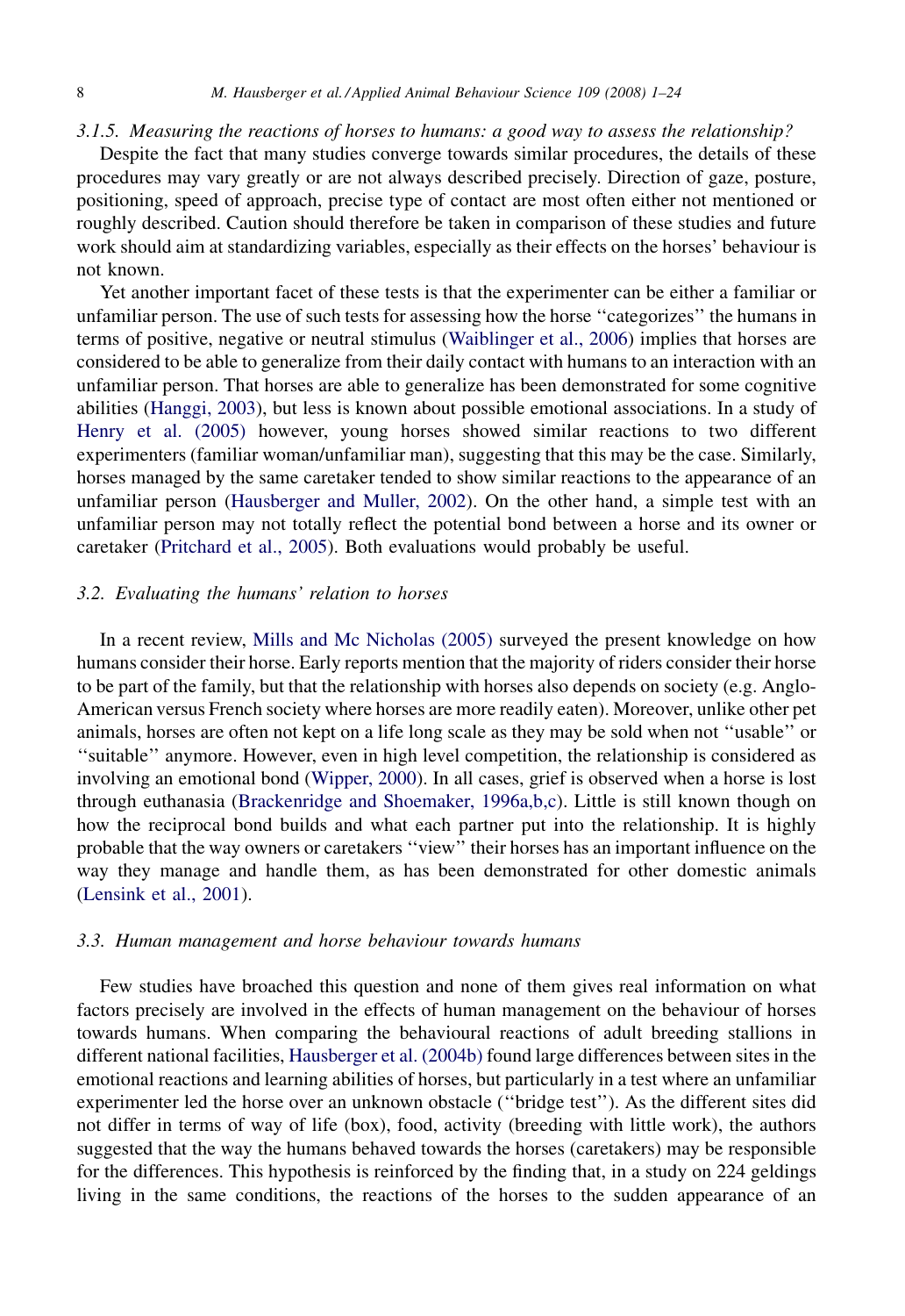unfamiliar person could be related to the caretaker. Each caretaker was responsible for 7–8 horses and these horses tended to respond similarly to this human reaction test ([Hausberger and Muller,](#page-19-0) [2002](#page-19-0)).

Finally, in a survey on 21 breeding farms, [Hausberger et al. \(2004a\)](#page-19-0) found large differences in the tendency of yearlings to approach a standing motionless person or to be approached or touched, according to the farm, ranging from 0 to 100% of the foals seeking human contact.

These results strongly suggest that the daily human–horse contact has a great influence on the way horses perceive humans and the resulting relation.

The way horses are handled repeatedly can progressively induce reactions: in the [Hausberger](#page-19-0) [et al. \(2004a\)](#page-19-0) study, the less familiar yearlings had been either very intensively handled or neglected. More contacts could be established with yearlings which had been handled more episodically around weaning or after.

As mentioned before there is a lack of knowledge on the effects of parameters such as ways of handling in adults, attitude of the caretaker (posture, voice, ...) on the horses reactions to humans while these aspects are certainly crucial in the establishment of the relationship.

The ''site'' as a multidimensional factor (environmental conditions and human management) appeared as one of the major factors in determining personality in adult horses in a large scale study ([Hausberger et al., 2004b](#page-19-0)).

# 3.4. Horse personality and its influence on the relation

Despite an important increase in studies on horses' temperament and personality in recent years (review in [Hausberger and Richard-Yris, 2005\)](#page-19-0), very few studies focus on this question. Genetic effects may be involved. Differences according to sire have been found in the reactions of 9000 young thoroughbreds to a veterinarian inspection while the offspring of a given stallion tended to react the same way even when living in different training centres ([Houpt and Kusunose,](#page-19-0) [2000](#page-19-0)). Foals at weaning tend to be more or less ''open'' to human contact and handling also according to sire [\(Henry et al., in press](#page-19-0)).

Differences between breeds are mentioned in [Hayes' \(1998\)](#page-19-0) survey where Quarter Horses are classified as more obedient and patient than other breeds considered. Thoroughbreds showed more indifference to the appearance of an experimenter while in their box than French saddlebreds or Anglo-Arabs in [Hausberger and Muller's \(2002\)](#page-19-0) study.

Although sex differences are often evoked in the professional context, no clear scientific results are available. Sex was not a major factor in determining temperament, and in particular did not influence the responses to the bridge test ([Hausberger et al., 2004b; Visser et al., 2001,](#page-19-0) [2002](#page-19-0)), no sex differences are evoked either in terms of reactions to humans in [Visser et al. \(2001,](#page-22-0) [2002, 2003a\)](#page-22-0) and [Henry et al. \(2005, in press\)](#page-19-0) studies, but [Lansade \(2005\)](#page-20-0) mentions that female yearlings would be less close to humans. Clearly, more specific research is needed here.

On the other hand, domestic horse personality and the relation between horses and humans might also be affected by the general management. Physical suffering may induce undesirable reactions to humans ([Pritchett et al., 2003; Jaeggin et al., 2005\)](#page-22-0), leading sometimes to aggression ([Casey, 2002](#page-18-0)). Confinement (box) has been shown to be one factor involved in the development of stereotypies or change of behaviour when horses are turned out even when they work regularly ([Chaya et al., 2006\)](#page-18-0), but also in the reactions at work [\(Rivera et al., 2002\)](#page-22-0). Also social deprivation at a young age is found to affect the relationship: horses may seek more contact with humans but this is associated with unwanted behaviours such as biting or kicking the trainer ([Søndergaard](#page-22-0) [and Ladewig, 2004\)](#page-22-0).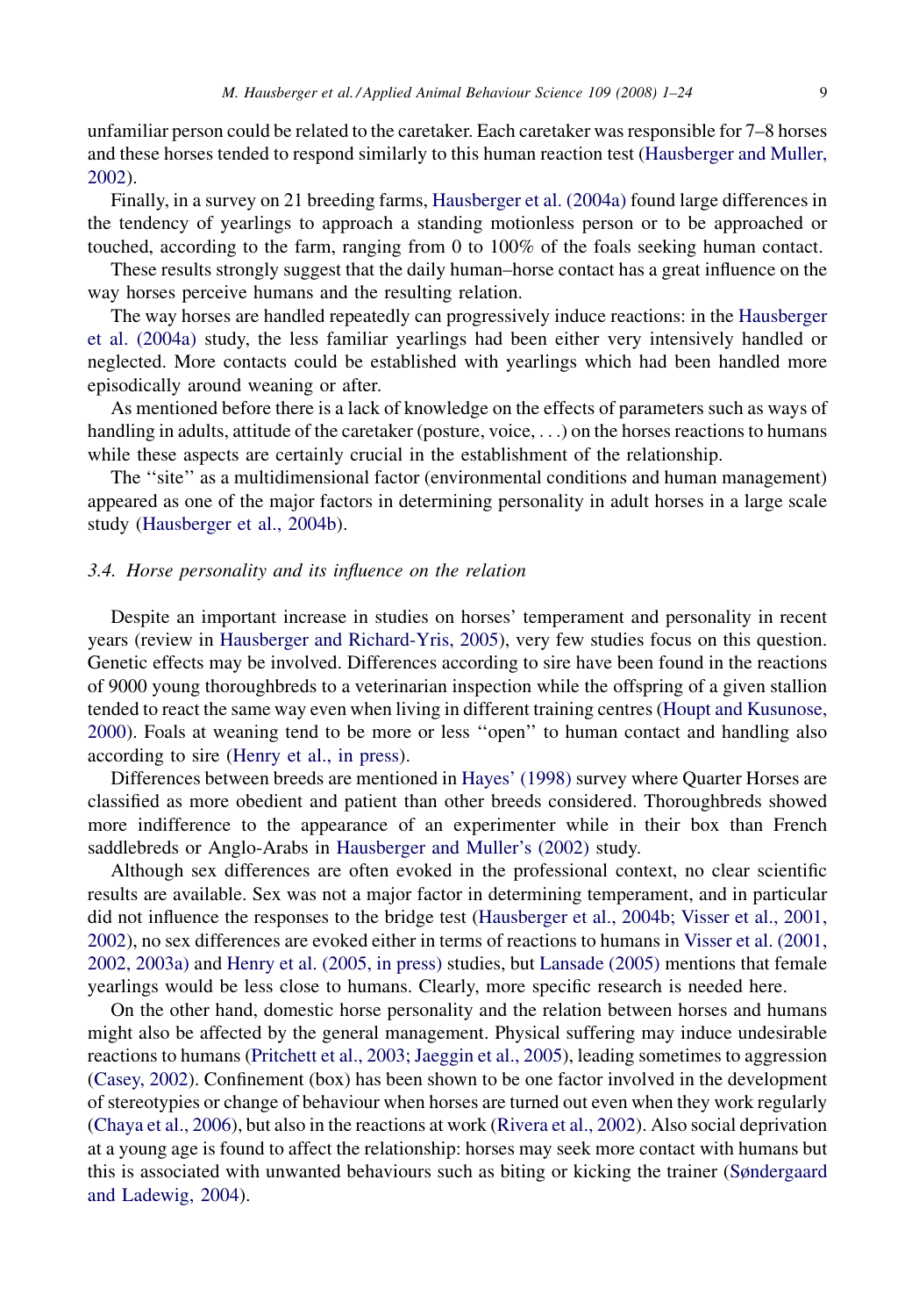In general, group living horses are found to be easier to handle and train ([Rivera et al., 2002;](#page-22-0) [Søndergaard and Ladewig, 2004\)](#page-22-0) which may be due to learning, through social interactions with conspecifics, to be attentive to other's signals, including the trainer's ([Søndergaard and Ladewig,](#page-22-0) [2004\)](#page-22-0).

# 3.5. Horse–rider relationship: finding the ultimate match

Although it is commonly known that the horse–rider relationship is of major importance in both competition as well as recreational horseback riding, there is surprisingly little proper scientific literature on the determinants of this relationship and the consequences of a mismatch between rider and horse. An above average performance is dependent on effective cooperation between the rider and the horse. The rider not only needs to be in control of his own body and mind but equally prepared to deal with the different facets of the horse's character. The ability to remain calm and focused, yet alert and positive at all times throughout riding in order to communicate effectively with his/her horse becomes one of the fundamental skills any rider must master [\(Meyers et al., 1999](#page-21-0)). Horse back riding is one of the most dangerous recreational sports (e.g. [Ueeck et al., 2004](#page-22-0)) with more accidents per hour happening than, for example during motor cycling ([Chitnavis et al., 1996\)](#page-18-0). In the USA it has been estimated that horseback riding accounts for 2300 hospital admissions each year with an overall injury rate of 0.6 per 100 hours of riding [\(Christey et al., 1994](#page-18-0)). [Keeling et al. \(1999\)](#page-20-0) concluded that the relationship that exists between horse and its rider was also an important factor when determining the risk of injury while riding. Approximately one quarter of all horse-related accidents was due to the horse being frightened and miscommunication between horse and rider ([Keeling et al., 1999\)](#page-20-0).

The horse–rider relationship encompasses many facets that at different levels also have an effect on the performance of the combination and on the welfare of both horse and rider. It is likely that the number of different horse characters is as a large as the number of rider's personalities and hence there it is very reasonable that only a proportion of possible combinations of personalities result in optimal matches between horse and rider. Not every horse can jump 1.60 fences. The rider for example influences the horse and its performance by its riding style, encompassing seat, position, riding attitude and riding aids. A correct seat makes it possible for the rider to influence the horse in an efficient way and results in minimal interference and disturbance of the natural movements of the horse. The type of work and/or riding style is suggested to effect the general state of welfare of the horse. [Normando et al. \(2002\)](#page-21-0) for example suggested that horses ridden in the western style developed less stereotypic behaviour compared to horses ridden in the English style. Differences in the occurrence of stereotypies according to the type of work have also been found by Mc Greevy et al. (1995) and [Hausberger et al. \(1996,](#page-19-0) [submitted\).](#page-19-0) In the study of [Hausberger et al. \(1996, submitted\)](#page-19-0) more stereotypies were found in horses used for dressage than for showjumping or eventing... even when all other factors (breed, food, housing, ...) were kept identical. An increase of stereotypies in two year old thoroughbreds is also suggested to be related to the onset of training ([Mills et al., 2002](#page-21-0)). In addition, [Hausberger](#page-19-0) [et al. \(2004a,b\)](#page-19-0) and Lansade (in preparation) found that show horses had higher emotional reactions in experimental tests compared to leisure horses. The type of work, independently of genetic selection, appeared as a major factor in determining the personality of horses in [Hausberger et al. \(2004a,b\)](#page-19-0) study. Differences were particularly observed in a handling test where horses had to cross a ''bridge''. Dressage horses showed higher emotional reactions to these tests. The remaining question is thus whether the type of work during riding affects the rest of the human–horse relation. In any case, the question whether riding affects welfare is crucial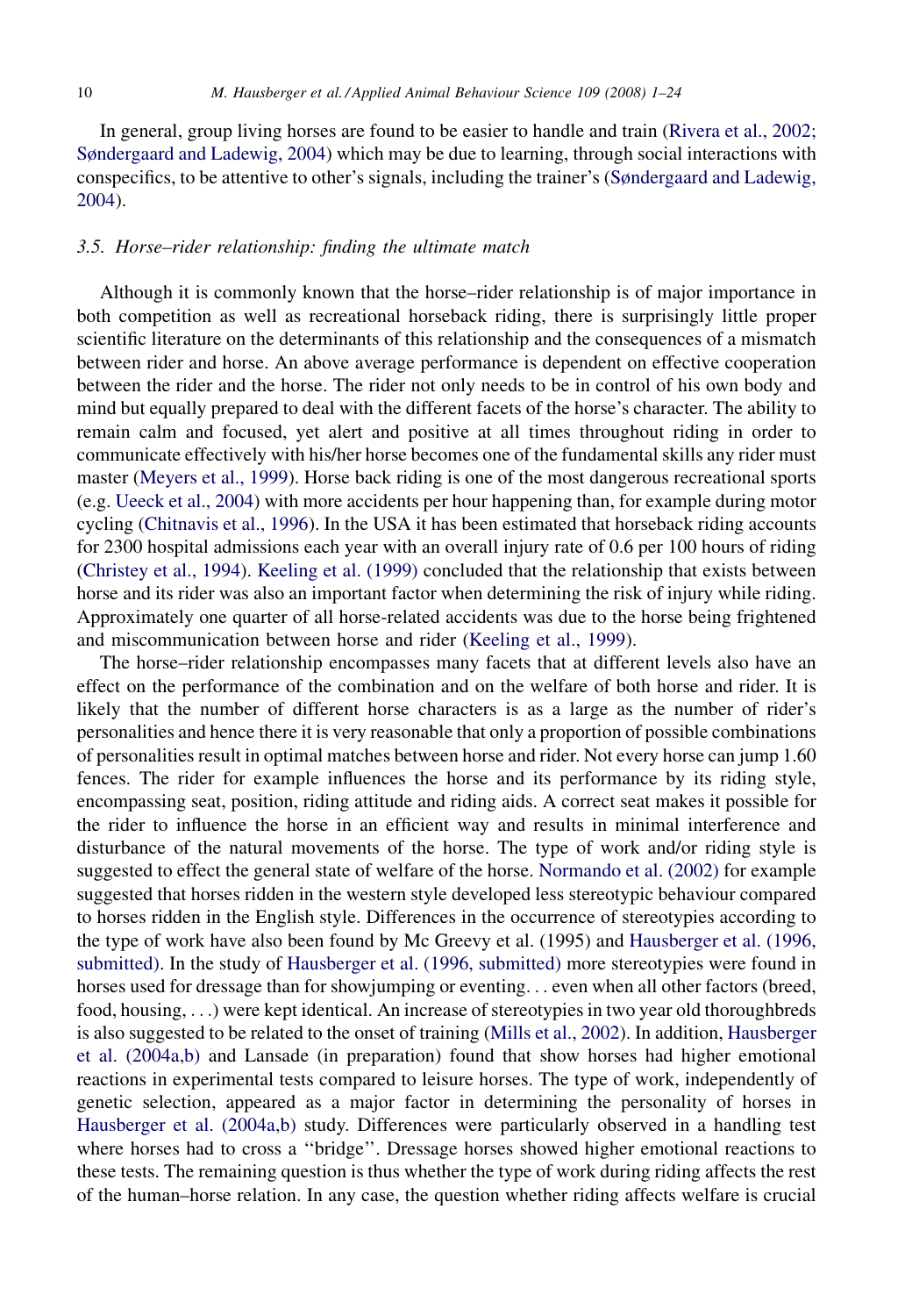(O[dberg and Bouissou, 1999](#page-21-0)). [Christie et al. \(2006\)](#page-18-0) report an increase of weaving with the time spent working. Bad welfare or increased emotional state can certainly lead to undesirable reactions of horses when ridden.

For many reasons thus, it seems important and urgent that this specific part of the human– horse relationship is scientifically addressed both for finding out precisely where the horse–rider relationship fails and for identifying better practices to improve better performances and to decrease welfare problems.

# 4. Developing the relationship: human–foal interactions

The behavioural development of individuals refers to how the behaviours are shaped and modified through maturation and experience ([Guyomarc'h, 1995\)](#page-18-0). Different experiential factors are involved in the behavioural development of foals including the physical, social (mother and others) and human environment. In addition, the own temperamental traits of the young will affect the impact that these factors can have.

Many recent studies have considered the importance of the early stages for the later horse– human relation. They deal with questions such as when, how and whether or not to handle the foals, but also with concerns on the effects of management (social environment, weaning methods) on this relation. Despite this recent interest, lots of questions remain.

# 4.1. Foal's behavioural development

In natural herd conditions, mares actively seek isolation 2–24 h prior to foaling [\(Waring,](#page-22-0) [2003](#page-22-0)) and in the first few days after birth, mares prevent other horses from approaching their young ([Estep et al., 1993;](#page-18-0) Van Dierendonck et al., 2004), which might be a way to avoid interferences at the crucial moment of bonding of the foal to its dam [\(Crowell-Davis and Weeks,](#page-18-0) [2005](#page-18-0)).

Mares form a strong reciprocal and exclusive bond with their foals rapidly after giving birth which is established through the first bouts of licking (in the first 30 min) and nursing ([Houpt, 2002;](#page-19-0) [Grogan and McDonnell, 2005\)](#page-19-0). The rupture of the dam-foal bond, even on a short term basis, induces extreme distress ([McCall et al., 1985; Moons et al., 2005](#page-20-0)). Over-handling of the neonate ([Grogan and McDonnell, 2005](#page-18-0)) accompanied with or solely the mare's high level of fear or anxiety related to exposure to humans in particular may induce an impairment of maternal abilities [\(Rushen](#page-22-0) [et al., 1999; Forde, 2002; Janczak et al., 2003\)](#page-22-0). First suckling occurs mostly between 30 and 180 min post-partum ([Rossdale, 1967](#page-22-0)). During the first week of life, the foal tends to remain within 5 m of its dam [\(Crowell-Davis, 1986](#page-18-0)), while this distance progressively increases when the young develops social bonds with other group members, especially the young ones.

Early individual differences can be observed in the distances to the dam, reactions to novelty or humans (Hausberger et al., submitted; [Wolff and Hausberger, 1994; Visser et al., 2001](#page-23-0)) as a result of genetic (sire in particular) and non genomic maternal influences ([Crowell-Davis, 1986;](#page-18-0) [Henry et al., 2005](#page-18-0)) or early experiences [\(Hausberger et al., 2004b; Hausberger et al., 2007](#page-19-0)). But as mentioned before, other aspects, such as husbandry practices may be involved.

## 4.2. A point on husbandry practices and their impact on foals' behaviour

As mentioned before, young horses at different farms appeared to react very differently to humans. In a study performed on 21 breeding farms in Brittany (France) (170 young horses,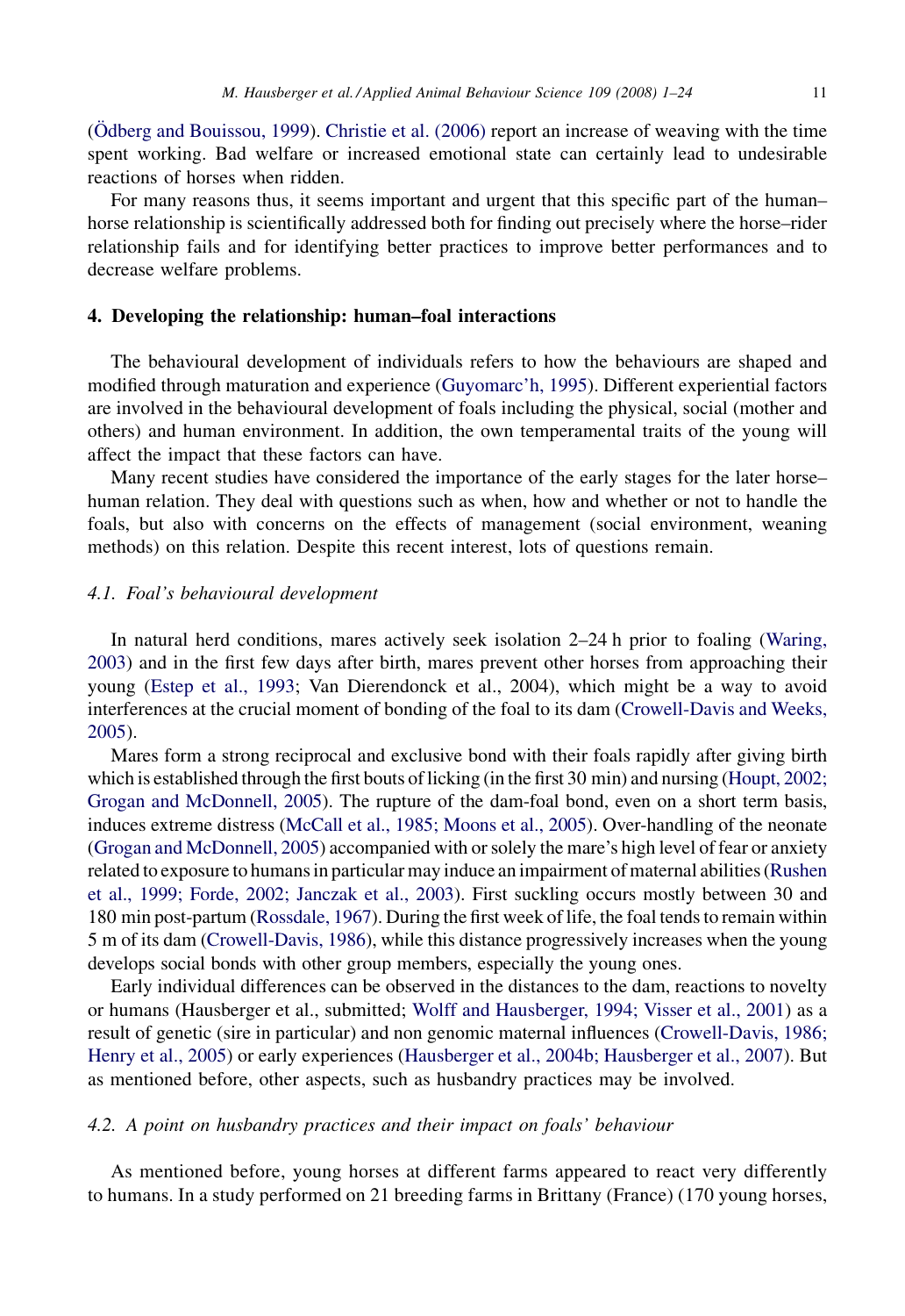aged between 1 and 3 years old) it appeared that in some farms all horses approached spontaneously while in others, none approached or even obviously fled when a human entered the paddock. Experimental tests performed on the 2- and 3-year-old horses on the same farms revealed similarly a gradient between farms. Farms could be described as farms where the animals were not emotionally reactive and learned easily an instrumental task and farms where the animals showed strong emotional reactions in novel situations and learned poorly. Interestingly, the same farms that were found to have calm 2–3-year-old horses, also housed easy and quiet yearlings. When these results are related to management practices, it appeared that the ''best'' farms (i.e. with easy and calm yearlings and young horses) corresponded to those where handling occurs mainly around weaning and/or in the following year, while the farms showing ''bad scores'' (i.e. fearful animals) were characterized by either very intensive and permanent handling: from imprinting to daily halter fitting, leading, feet picking etc. or by no handling at all after weaning and the following year. (Henry et al., in preparation; [Hausberger](#page-19-0) [et al., 2004a\)](#page-19-0)

Therefore, there is not a simple linear relation between the amount of handling and the quality of the horse–human relation or the emotional state of the animal. Both qualitative and quantitative aspects are probably at stake here as follows... at stake here : ''two much constrained''handling may well bring aversive responses [\(Hausberger et al., 2004a](#page-19-0)), whereas some periods during the young's development may be inappropriate for human contacts (or specific kind of human contacts). Furthermore, few studies have investigated the influence of young horses' housing and management on the relation between horses and humans. One can consider that a variety of environmental factors which are involved in adults (housing in box, social environment, amount of roughage, access to exercise, spacing, etc.) may be as important for the young animals [\(McGreevy et al., 1995a,b; Zeeb and Schnitzer, 1997;](#page-21-0) [Chaya et al., 2006](#page-21-0)). Thus, all the already mentioned effects of group versus single housing, social experience and confinement are valid in the context of the development of the human– foal relationship ([Rivera et al., 2002; Søndergaard and Halekoh, 2003; Søndergaard and](#page-22-0) [Ladewig, 2004\)](#page-22-0)

Within the husbandry practices, one major event is weaning. While weaning naturally occurs at the birth of the next foal that is around the age of one year, most breeders perform weaning between 4 and 6 months of age, when the foal is still in close relation to its dam. Under domestic conditions, weaning is commonly recognised for the foal as a source of emotional, physical and physiological stress [\(Houpt et al., 1984; Knight and Tyznik, 1985;](#page-19-0) [McCall et al., 1985; Malinowski et al., 1990; Hoffman et al., 1995](#page-19-0)). Not only the breaking of the mare-foal bond is often abrupt ([McCall et al., 1985, 1987\)](#page-20-0), but feeding practices and housing may be deeply altered. In parallel, the amount of human contact is frequently increased, as foals are usually vaccinated, dewormed and halter broken during the weaning period. Moreover in a four-year prospective study on 225 foals, [Waters et al. \(2002\)](#page-23-0) revealed that in domestic situations, stereotypic behaviours emerged rapidly after weaning: they found the incidence of crib-biting to be 10.5% from the age of 20 weeks, whereas 30.0% of foals already showed ''wood-chewing'' from the age of 30 weeks. Also the development of gastric ulcers due to the new diet and/or the intense stress seem to be involved in the development of cribbing in foals [\(Nicol et al., 2002\)](#page-21-0). Interestingly these abnormal behaviours have never been documented in feral horse populations [\(Tyler, 1972; Boy and Duncan, 1979](#page-22-0)) and consequently, particular attention must be paid to weaning and post-weaning breeding practices that may play an important role in the development of stereotypic behaviours or of other behavioural characteristics.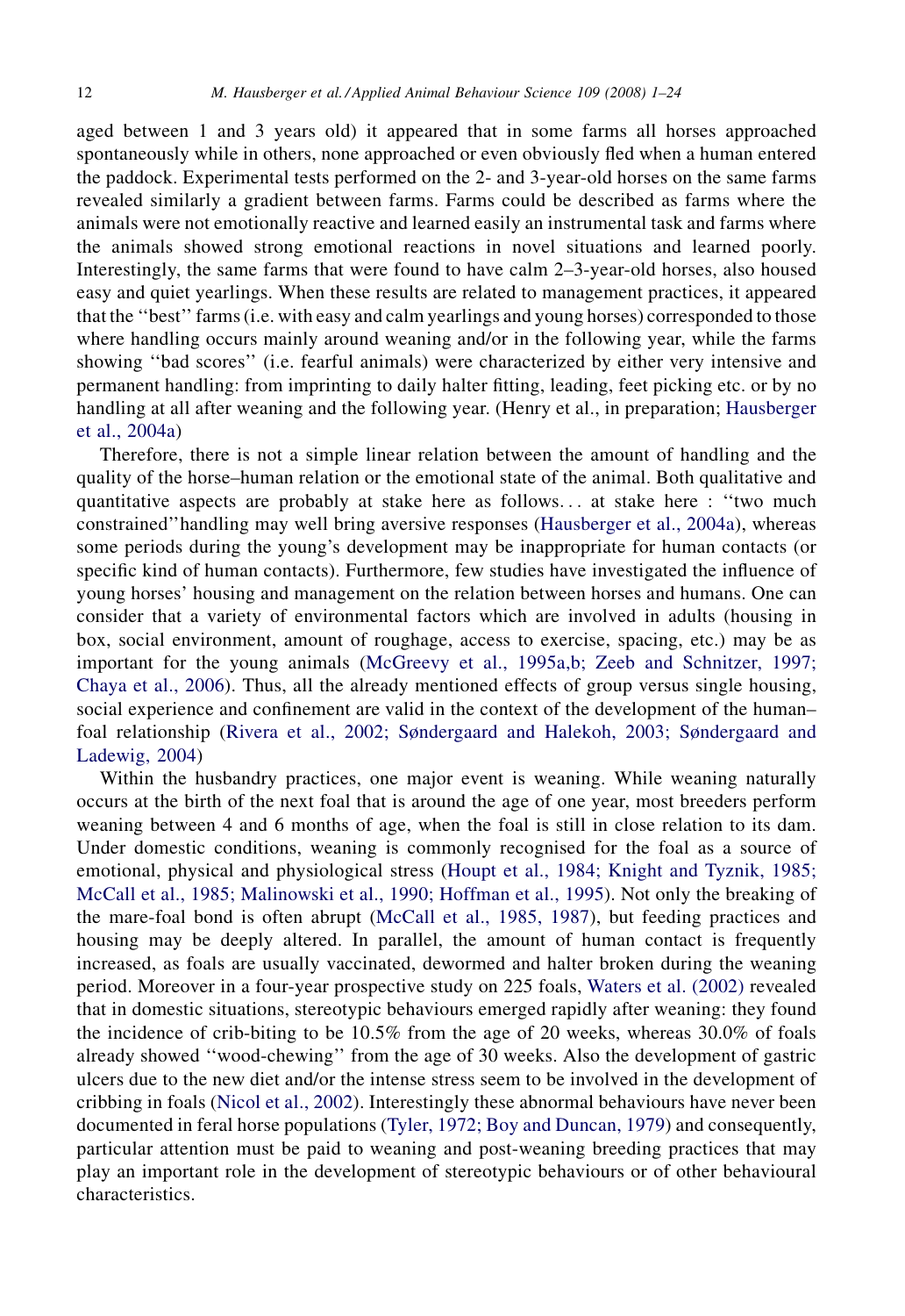Several studies have investigated methods of weaning that may reduce undesirable effects:

- Gradual weaning through repeated short separations from the dam before complete separation does not improve the reactions and even seem to induce a higher sensitivity of foals to the definitive separation [\(Moons et al., 2005](#page-21-0)).
- Weaning in social conditions seems to be preferable to isolated weaning. Pair-weaned foals vocalize less ([Houpt et al., 1984](#page-19-0)) as do group-weaned foals [\(Heleski et al., 2002](#page-19-0)). Individually housed weanlings are at a higher risk to develop stereotypies [\(Nicol, 1999\)](#page-21-0). However, the composition of the group has to be considered in order to avoid the social situation to become an additional source of stress ([Hoffman et al., 1995](#page-19-0)). Foals living in groups of mare-dam pairs reacted less to the progressive retrieval of mares (including their dam) than single weaned foals ([Holland et al., 1996](#page-19-0)). Even the presence of unfamiliar adult horses may help reduce the stress ([Henry et al., 2006a,b](#page-19-0), in preparation).
- *Environmental conditions*, such as being in a paddock rather than in a box, high foraging opportunities, are other important elements [\(Waters et al., 2002](#page-23-0)). Foals fed prior to weaning with a high fat and fibre diet are not only less distressed immediately after weaning than those fed with a starch and sugar diet, but they are also more tractable during a range of tests, including a handling test [\(Nicol et al., 2005](#page-21-0)).

Beyond the importance of increasing animal welfare, this last study adds to earlier reports showing that early weaning experiences may affect learning abilities, training aptitude and emotionality [\(Mal et al., 1994; Mal and McCall, 1996\)](#page-20-0), several features important for the human– foal bond. Preventing stereotypic behaviour to be developed may also be important for training the young horse: adult horses showing stereotypic behaviour performed less well in comparison to non stereotypic horses in an instrumental task [\(Hausberger et al., 2007\)](#page-19-0), which may be indicative of lower learning abilities at work ([Le Scolan et al., 1997](#page-20-0)).

# 4.3. Establishing a human–foal bond

It is well established in dogs and cats, that the previous experience with humans during the first months of life can have a great impact on later behaviour [\(Appleby et al., 2002; Fox, 1978;](#page-17-0) [McCune, 1995](#page-17-0)). In farm animals (silver foxes: [Belyaev and Trut, 1975;](#page-17-0) rabbits: [Kersten et al.,](#page-20-0) [1989](#page-20-0); cattle: [Fordyce et al., 1985; Boissy and Bouissou, 1988; Jago et al., 1999](#page-18-0); goats: [Boivin and](#page-17-0) [Braastad, 1996;](#page-17-0) pigs: [Tanida et al., 1995](#page-22-0); sheep: [Markowitz et al., 1998\)](#page-20-0), extra human contacts in the early life may also reduce fear responses of animals toward people. Furthermore, these numerous studies have revealed three major factors related to the development of a human– animal bond: (1) the nature, quality and frequency of human contact [\(Hemsworth et al., 1992;](#page-19-0) [Jones, 1994](#page-19-0)), (2) the time period when handling occurs [\(Hediger, 1968](#page-19-0)), (3) the social environment ([Nicol, 1995\)](#page-21-0). It is particularly important in this context to consider that the resulting relation will follow from series of human–foal interactions and that each of these will participate to the construction of the bond.

# 4.3.1. The timing of interactions

Several studies have concentrated on the *neonatal period*, to a large extent following [Miller's](#page-21-0) [\(1991\)](#page-21-0) claims that this would correspond to a sensitive period, during which this early handling would lead to long term memories. In his ''imprint training'' commercial method, he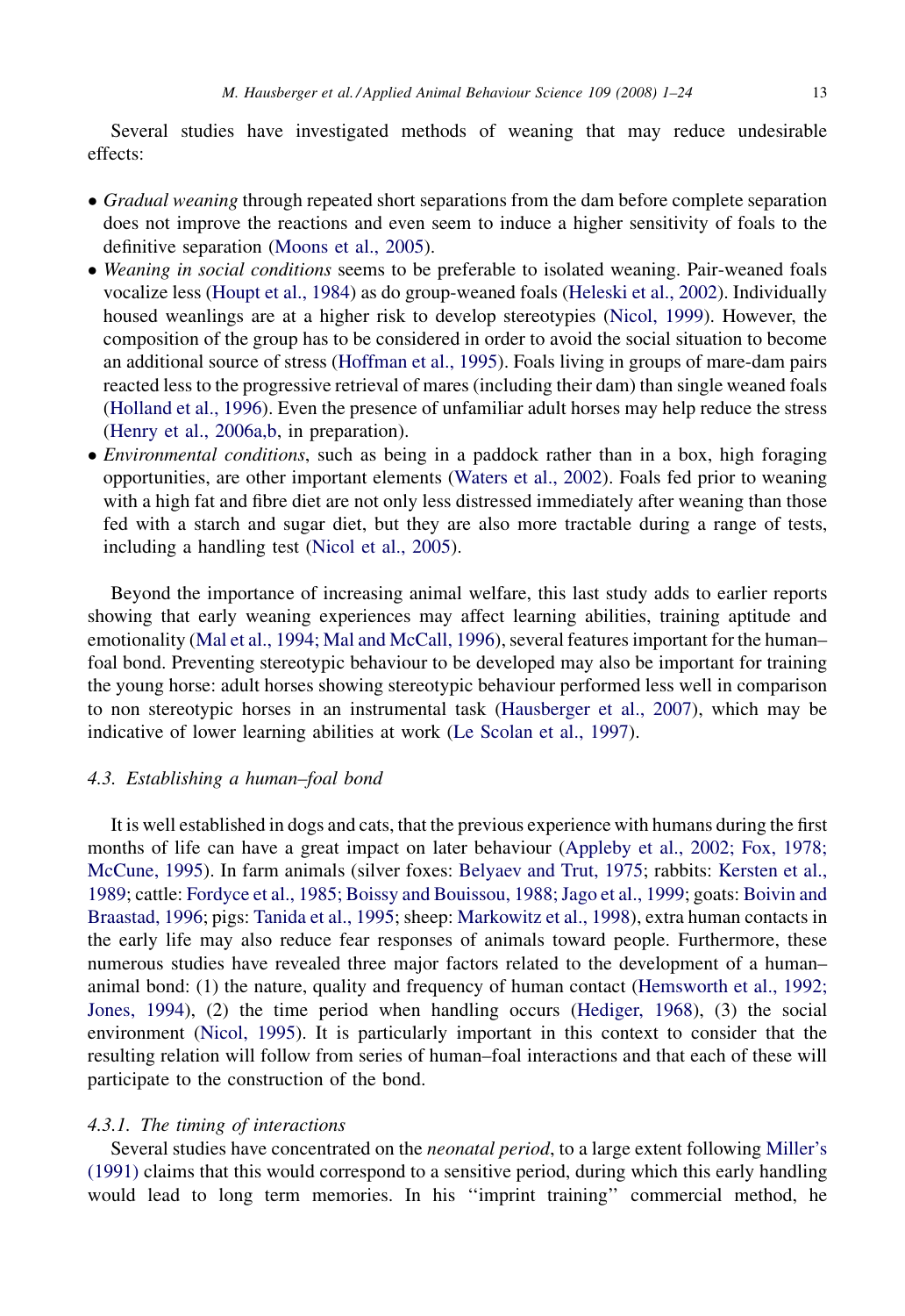recommends to perform, immediately after birth, before the first suckling bout, a very thorough handling of the newborn foal on the whole body while restraining it on the ground and to let the foal get in contact with future usually fear-inducing objects (plastic bag, hair clipper, halter, ...). All scientific studies performed agree on the fact that this procedure does not correspond to natural way of imprinting and that the foals show a high resistance and high level of stress to the procedure (Diehl et al., 2002; Sigurjónsdóttir and Gunnarsson, 2002).

Whether this early stress is justified in terms of later ease of handling, habituation to stimuli or lowered emotional reactions is not quite clear yet, but even when positive effects are mentioned they remain rather limited. [Williams et al. \(2002, 2003\)](#page-23-0) who handled foals at birth and/or at 12, 24 and 48 h after birth found no beneficial effect on foals' behaviour when tested at 1, 2 and 3 months of age ([Williams et al., 2002](#page-23-0)) or at 6 months of age ([Williams et al., 2003](#page-23-0)). Some other studies point out some positive effects on a short-term basis: for example, the same approach performed between 1 and 5 days by [Simpson \(2002\)](#page-22-0) showed that handled foals approached a familiar person (but not a stranger) more easily at the age of 4 months, while [Spier](#page-22-0) [et al. \(2004\)](#page-22-0) mentioned a better acceptance of hind feet handling in handled foals at the age of 3 months. Overall, the handling did not show any positive effect on the fear reactions of foals towards specific stimuli: for instance, the imprinted foals reacted as strongly as the control foals to halter fitting or shearing at 3 or 4 months of age [\(Simpson, 2002; Williams et al., 2002; Spier](#page-22-0) [et al., 2004\)](#page-22-0). According to [Simpson \(2002\)](#page-22-0), the slight positive effect on approachability might well be obtained as well with later handling. Furthermore, the beneficial effects reported by some horse breeders or owners could be related to other approaches of animals (relation to the mare, food reward) or might be the result of reinforcements through frequent subsequent training sessions ([Williams et al., 2002](#page-23-0)). Sigurjónsdóttir and Gunnarsson (2002) also concluded that imprinted foals, that were not regularly handled afterwards, were as difficult to approach as controls.

Handling at later stages, in the days or weeks following birth does not seem to have long lasting effects either, even if they facilitate haltering, leading and reduce emotional reactivity in the human presence on a short-term basis ([Mal and McCall, 1996; Jezierski et al., 1999; Lansade](#page-20-0) [et al., 2005\)](#page-20-0). In the study of [Mal et al. \(1994\),](#page-20-0) foals handled (stroking, haltering, picking up feet) twice daily during 7 days after birth with or without a session per week until weaning were not easier to handle 4 months after weaning than non-handled foals. Conversely, the same handling performed during the first 14 days following birth gave also short-term effects that decreased rapidly with time: handled foals were more tractable 3 months later than non-handled foals in haltering, leading and picking up feet tasks, but six months later only few differences were found and at one year of age, there was no more differences between handled and not handled foals [\(Lansade et al., 2004\)](#page-20-0). To maintain the beneficial effects of early handling, it seems necessary to repeat handling on a regular basis. The study of [Jezierski et al. \(1999\)](#page-20-0) showed that foals, which are handled 5 days a week from the age of 2 weeks or 10 months to the age of 24 months scored better on manageability tests (catching, leading, picking up feet, being approached by an unfamiliar person) at 12, 18 and 24 months than non-handled foals.

Handling at weaning seems to be more efficient, especially if it is repeated in a longer term. [Heird et al. \(1986\)](#page-19-0) reported that horses handled regularly from weaning until 18 months of age had a higher trainability than the other foals. [Lansade et al. \(2004\)](#page-20-0) compared two groups of foals handled (haltering, leading, picking up feet) daily for 12 days: the first group was handled immediately after weaning (early handled), whereas handling of the second group began 3 weeks after weaning (late handled). A third group consisted of non-handled foals. Results showed that early and late handled foals were easier to handle and less reactive than controls. However, 18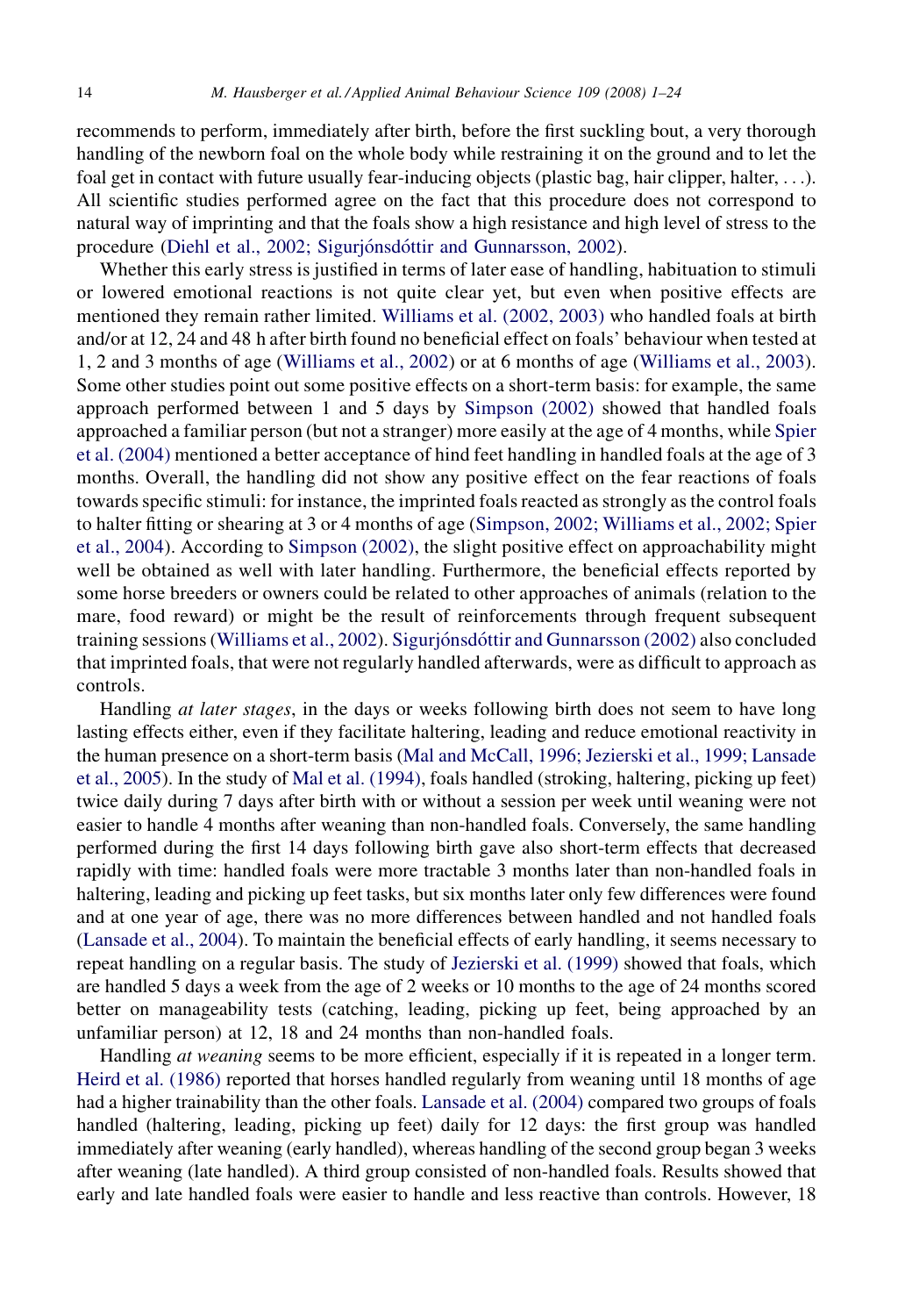months after the end of the handling period, the late handled foals did not differ from controls, whereas the early handled still showed few differences. At this particular period when foals are socially deprived, they may be more open to human contact. In the above mentioned study on French breeding farms, some breeders appeared indeed to choose this time period for handling especially because they were bringing the foals in the stables for weaning. However, it appears that some effects diminished with time ([Lansade et al., 2004\)](#page-20-0). Weaning and the following year may well be privileged time for establishing the bond. However, there is no clear evidence in foals for the existence of sensitive periods through development, which may facilitate the establishment of a foal-human bond. According to the results of [Søndergaard and Halekoh](#page-22-0) [\(2003\)](#page-22-0), 2-year-old non-handled animals become as familiar as handled animals, probably as a result of the mere daily exposure to the caretakers bringing food. One has to consider the influence of additional handling as compared to daily contacts with the young through routine procedures. The simple association of humans with events such as food distribution is a clear positive association and appears to be sufficient to reduce the level of fear ([Søndergaard and](#page-22-0) [Halekoh, 2003](#page-22-0)). As in adults, the daily relation to the caretaker and its attitude towards animals must be taken into account. Therefore, the most promising research line may well be in the way the relation is established rather than the moment.

#### 4.3.2. Active actions on the foal or undirect approaches: what is best?

The type of handling and how it is perceived by the animal could strongly influence its impact on the later human–animal relationship. In domestic horses, a small amount of investigation has been done on how the handling of various human contacts was perceived. It was nevertheless assumed that non-aggressive forms of tactile contact (gentling, stroking or brushing) were rewarding or positive. However in farm animals, mixed results were observed (see above). Some studies have therefore investigated whether gentling or brushing had a rewarding value for animals. The results suggest that gentling is not necessarily rewarding for animals ([Boivin et al.,](#page-18-0) [1998; Jago et al., 1999; Pajor et al., 2003](#page-18-0)) and [Pajor et al. \(2000\)](#page-21-0) found even some evidence that cows find brushing to be aversive. Furthermore, in many of the studies in which human contact has been shown to reduce the animals' fear of humans and improve handling ability, the human presence was associated with the provision of food (de Pasillé [et al., 1996; Munksgaard et al.,](#page-22-0) [1997](#page-22-0)). On the other hand, some studies ([Jago et al., 1999; Hemsworth et al., 1996\)](#page-19-0) report that handling without feeding mediation does not improve animals' responses to humans. The association of the human presence or handling with a positive reinforcer (food) is a clear positive association for animals, which may lead to lower the negative impact of handling. For instance, scientists working with laboratory primates have achieved considerable success in using food rewards to train animals to extend an arm or a leg for blood sampling ([Reinhardt, 1991](#page-22-0)). It could be of much interest to use such approaches with young horses, as soon as they orient their feeding behaviours toward solid food. In addition, it has been demonstrated that the mere exposure to a motionless human may lead to beneficial effects (cattle: [Le Neindre et al., 1994;](#page-20-0) red deers: [Pollard et al., 1994;](#page-22-0) pigs: [Hemsworth et al., 1986;](#page-19-0) goats: [Lyons et al., 1988\)](#page-20-0) and that the mother's reactions to humans may be transmitted to its young through social facilitation (goats: [Lyons](#page-20-0) [et al., 1988; Ruiz-Miranda and Callard, 1992;](#page-20-0) quails: [Bertin and Richard-Yris, 2004](#page-17-0)). Moreover, Sigurjónsdóttir and Gunnarsson (2002) found a correlation between the dam's nervousness and the imprinted foal's resistance to capture, haltering and leading at the age of 4 months. Thus, when mares were calm, foals were easier to handle.

In order to identify which approach of the foal is the best, [Henry et al. \(2005, 2006b\)](#page-19-0) have performed a set of experiments, including different approaches at birth or in the following days.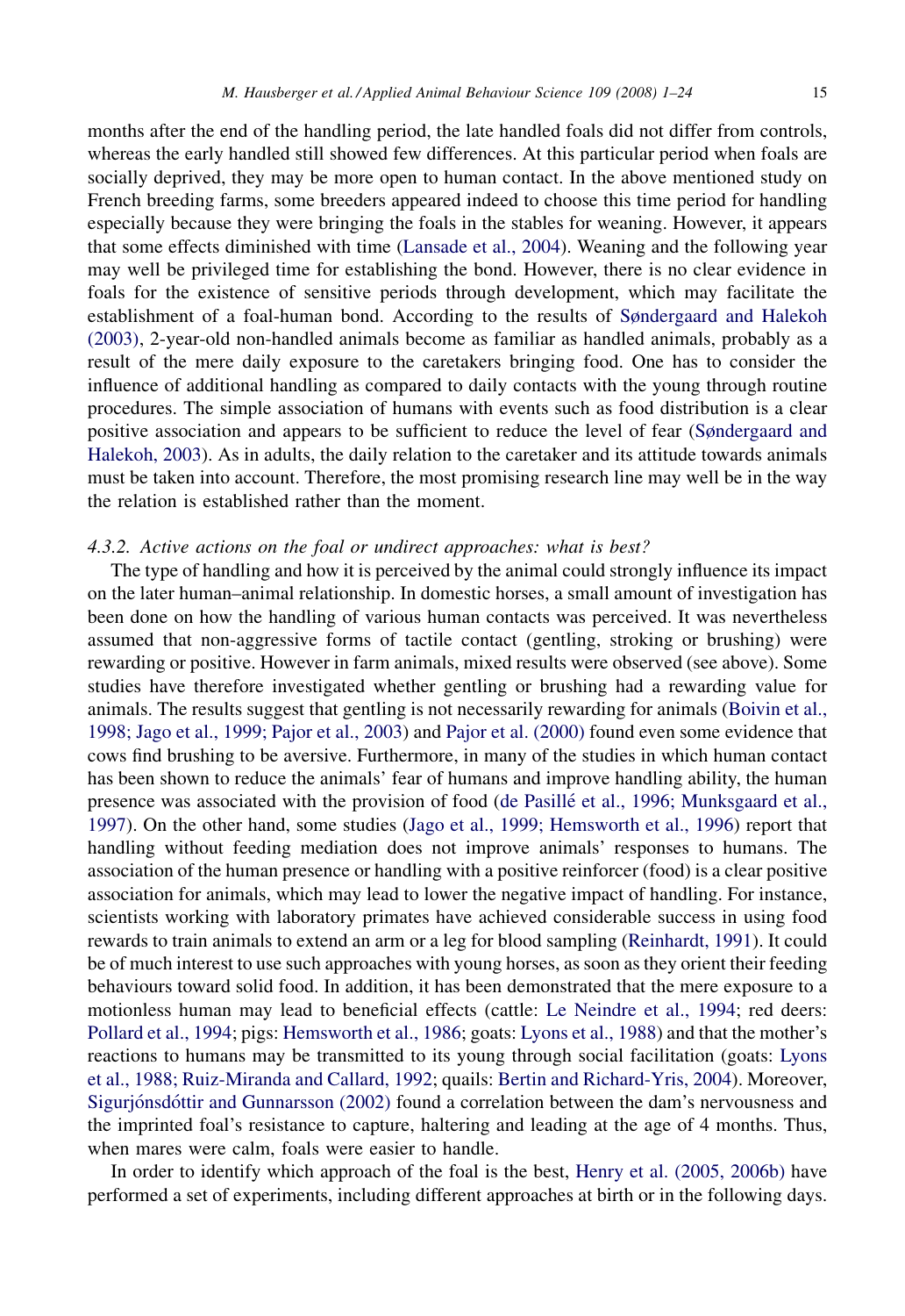Four approaches were thus tested in the postpartum period and compared to a controlled situation (no additional handling):

- (1) Two of them consisted of actively handling the foals: (a) bringing the foal to the dam's teat (a common practice in breeding farms), (b) a forced handling (stroking) of foals during 15 min in the five days after birth.
- (2) The other two treatments involved undirect approaches in the postpartum period: (a)  $a$  mere daily exposure during 15 min to a passive human in the five days post-partum, (b) a gentle handling of the mare (soft brushing and food reward) in front of the foal, without any direct attention from the experimenter to the foal during the same period (testing a possible social facilitation).

When the effects of the four types of handling were compared at later ages, it appeared that foals, which have been brought to the teat or forcedly handled, tended to refuse a direct contact afterwards. It can also be noticed that during the handling procedures, foals attempted to escape from restraint. A passive human presence, induced lower flight reactions than in controls at the age of 2 weeks, but the effects were not long lasting. Finally, foals whose dams had been brushed and hand-fed, approached very readily the experimenter at the age of 2 weeks and accepted easily a direct human contact, as well as for most of them a saddle pad on the back at the age of 1 month. They were even easily approached in the paddock and stroked by a familiar or non familiar experimenter one year later, without any further handling, which was totally impossible with the control yearlings [\(Henry et al., 2005\)](#page-19-0). The use of this natural tendency of the foal to learn from the dam seems therefore promising, especially as it does not induce any stress. It is however likely that the effects may be very negative if the human–dam relationship is poor or if the mare is particularly nervous or aggressive. Establishing a positive human–dam relationship may therefore be one key to enhance durably the manageability of foals.

In conclusion, in accordance to [Hinde \(1979\)](#page-19-0)'s theory, it is likely that each invasive human interference, if it induces stress, may alter the development of the human–foal bond. It appears difficult to evaluate what is really positive from the animal's point of view, but it is similarly probable that the accumulation of positive interactions may reinforce the development of a positive relationship. Thus, handling may be assessed as positive only when the animal's behavioural responses during the ongoing treatment are positive, which implies approach/ seeking contact, but no avoidance, aggression or at least no flight. During the presence of a motionless person and above all during the mare's soft handling treatment, foals clearly enhanced their proximity to the person involved and initiated physical interactions ([Henry](#page-19-0) [et al., 2005, 2006a,b, in press\)](#page-19-0), while forced handling of foals (imprinting, stroking, haltering) induced a strong resistance of animals, as seen previously, and has to be considered with caution.

# 5. From interactions to relationships: the importance of learning processes

The daily human–horse interactions are very varied and include both positive (for example, feeding) and negative (for example, veterinary inspections and treatments) events, leading to a more or less balanced relationship. Many of the tasks associated with the management of animals, such as vaccination, foot care, administration of medication and transport, may constitute aversive contacts with humans, which as a result, may increase fear reactions of animals and induce long lasting undesirable reactions to humans.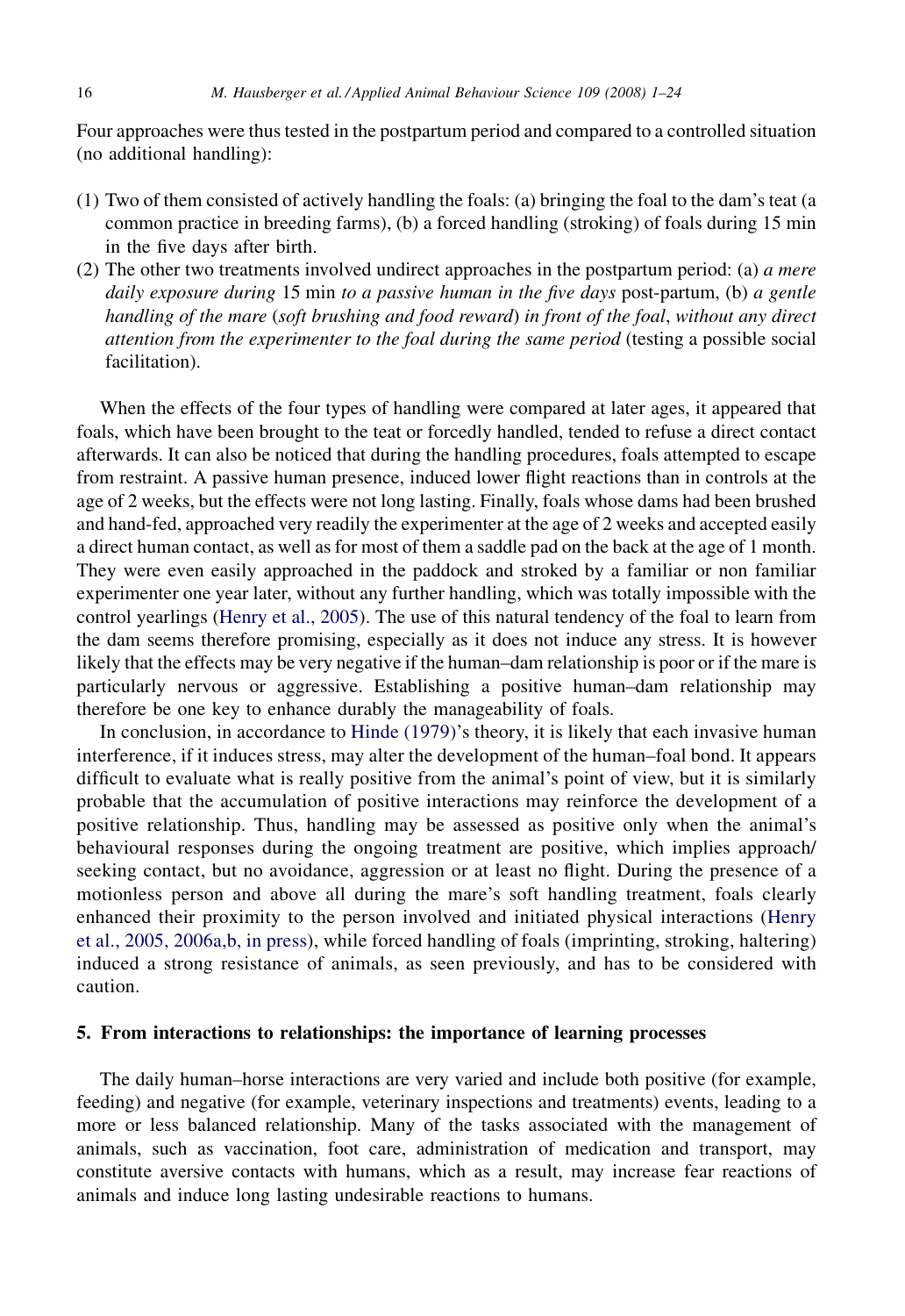In laboratory primates, considerable success has been achieved in using food rewards (see above, [Reinhardt, 1991](#page-22-0)), while, as mentioned before, food provisioning may enhance the effects of handling in domestic animals [\(Jago et al., 1999; Hemsworth et al., 1996\)](#page-19-0). These findings are in accordance with general learning rules that, if they were applied, would certainly prove very useful in improving the human–horse relationship, whether while handling or riding it. According to [Hinde \(1979\)](#page-19-0), each interaction is influenced by the previous one(s) in the process of developing a relationship: therefore, according to the possible ''positive or negative memory'' related to it, each partner has expectations on the other's behaviour at the following one, which can also be modulated by all the other previous experiences.

Learning rules are rarely mentioned in the training of professional or non-professional riders and caretakers, and empirical observations show a tendency for trainers to use more negative reinforcements (learning to perform a behaviour in order to avoid a disliked stimulus, [Nicol,](#page-21-0) [2005](#page-21-0)) and punishments (use of an aversive stimulus to inhibit a behaviour) while paying little attention to potential positive reinforcement ([Waran and Casey, 2005\)](#page-22-0).

Amongst the problems mentioned, are the over-use of punishment to reduce an ongoing behaviour which can place the horse in a situation where it has no control, leading to motivational conflict; the involvement of ineffective rewards such as patting that is unlikely to be an innately pleasurable experience for a horse; a poorly timed reward which makes rewards becoming meaningless or even encourage inappropriate behaviours (McGreevy and McLean, 2005; [Waran](#page-22-0) [and Casey, 2005\)](#page-22-0). This poorly timed rewarding has often led to the abandon of primary reinforcers such as food which, while powerful if associated with a task, may induce begging or even biting if given out of context. Additionally, the lack of clarity of orders induces confusions and may lead to neurotic behaviours [\(Richard-Yris et al., 2004](#page-22-0)).

An excessive conflict between horse and rider (unjustified punishment, a too harsh negative reinforcement) leads to stress and creates risks of increased levels of agonistic behaviour such as biting, kicking, bucking or rearing (McGreevy and McLean, 2005). The study of [Pinchbeck et al.](#page-22-0) [\(2004\)](#page-22-0) even shows that whip use during hurdle and steeplechase racing is associated with horse falls.

Inappropriate ''tools'' and inappropriate use of ''riding aids'' such as hard bits, badly adjusted or unfitted saddles, lead to undesirable reactions [\(Newton and Nielsen, 2005\)](#page-21-0) and the repetition of the association between riding and pain can certainly contribute to an altered human–horse relationship.

The above mentioned example of primates' training shows that even negative events can be counterbalanced by using appropriate learning rules. This clearly remains a line for future research, observation but also training of humans working with horses. The key for developing and maintaining a positive human–horse relationship relies certainly upon it, both when dealing with adult or young animals. Precisely in the latter, it may be especially important to be aware of these rules in order to avoid having ''bad memories'' of interactions interfering with the development of the relationship.

## 6. Conclusion and perspectives

This review elucidates the strong need for specific research and training of humans working with horses in order to improve the human–horse relationship that, as shown by the high incidence of accidents and increasing number of horses with a decreased welfare is far from optimal.

Further research is needed in order to assess how to better and safely approach the horse (e.g. research in position, posture, gaze etc), what type of approaches and timing may help in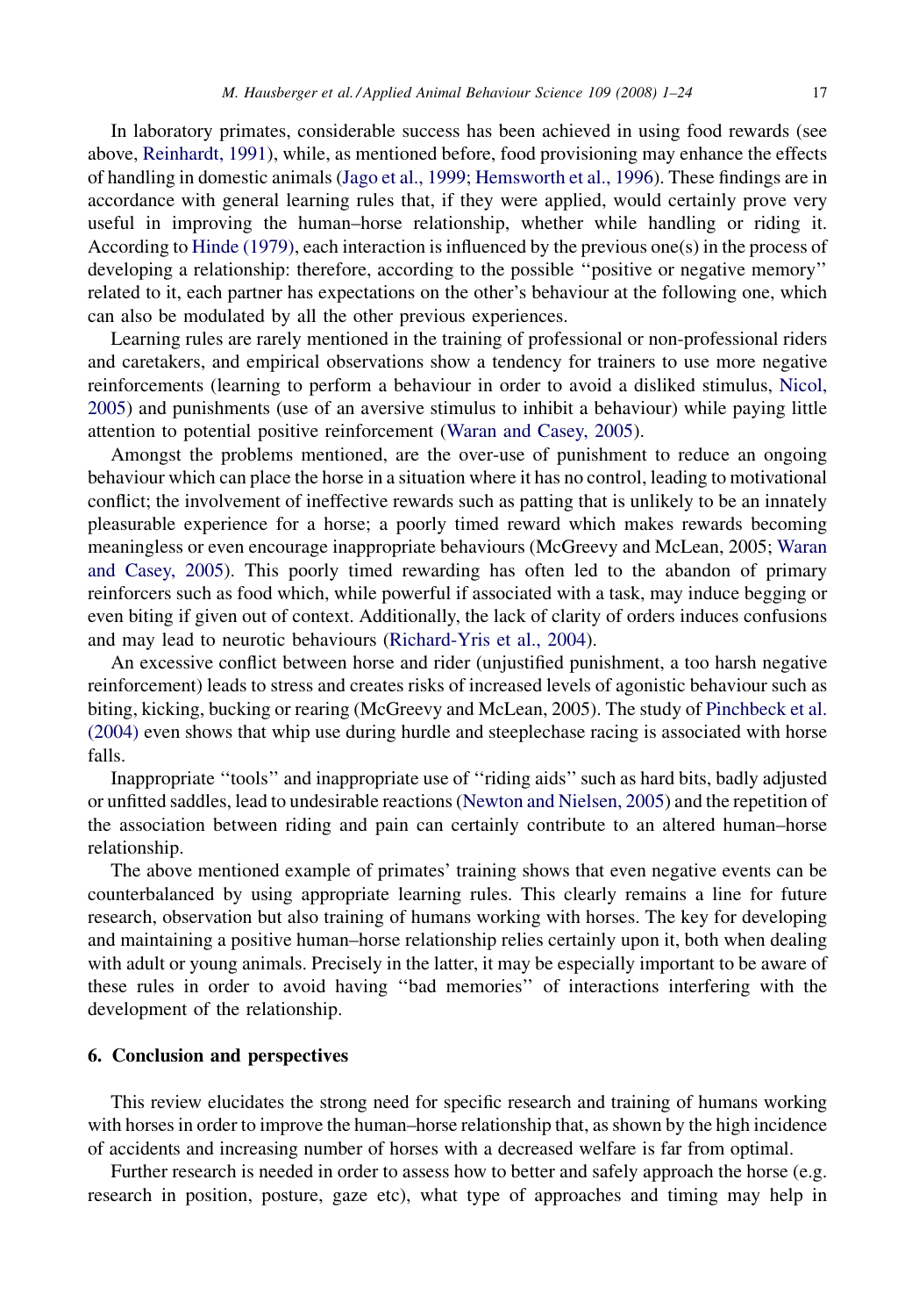<span id="page-17-0"></span>developing a positive bond, what influence human management and care has on the relationship, and how this can be adapted to have a positive influence on the relationship. Also, both the welfare of horses and rider can be improved when tools or methods could be developed to initiate and assess the optimal match between horse and rider.

On the other hand, adequate knowledge is readily available that may improve the present situation rapidly. Developing awareness and attention to behavioural cues given by horses would certainly help decreasing accidents among professionals when interacting. The higher level of accidents with veterinarians owning horses has been attributed to a lowered attention ([Jaeggin](#page-19-0) [et al., 2005\)](#page-19-0), while the accidents (kicks, crushes, jostles) implying professionals caretakers and leisure riders underline the need for a better knowledge and observation of the horse (e.g. [Kriss](#page-20-0) [and Kriss, 1997](#page-20-0)). It is interesting that these accidents do not decrease with experience or level of competency, showing that new training for this group is required.

Finally, professional and non professional persons handling horses should be stimulated and informed in order to try and improve the development and maintenance of a really positive relationship. They have to be aware that deficits in the management conditions (housing, food, social context, and training) may lead to disturbances in the horse' behaviour and ultimately to relational problems.

Moreover, understanding that a relationship is built upon the basis of a succession of interactions, may make them aware of the importance of a good knowledge of basic learning rules in order to be able not only to train the horse but also to counterbalance the unavoidable negative inputs that exist in routine procedures and reduce their impact on the relationship.

While learning to be able to interact with any horse is crucial in some professions (farriers, veterinarians); learning to develop a relationship is especially crucial for breeders, caretakers, horse owners, trainers. No recipe-based method can offer the required capacity to adapt to horses and/or to situations ([Waran and Casey, 2005\)](#page-22-0). Only well trained observational skills allied with advanced knowledge of horse behaviour can realize horses being handled safely.

## Acknowledgements

This review is part of a project funded as a ''Leonardo training program''. We are grateful to N. L'Hotellier for allowing this research to be done. The Rennes research group is indebted to the COST ''Haras Nationaux'' for financial support of the studies on human–foal relation. We are grateful to Carol Sankey and Ann Cloarec for correcting the English.

# References

Abu-Zidan, F.M., Rao, S., 2003. Factors affecting the severity of horse-related injuries. Injury 34, 897–900.

- Anderson, M.K., Friend, T.H., Evans, J.W., Bushong, D.M., 1999. Behavioural assessment of horses in therapeutic riding programs. Appl. Anim. Behav. Sci. 63 (1), 11–24.
- Appleby, D.L., Bradshaw, J.W.S., Casey, R., 2002. Relationship between aggressive and avoidance behaviour by dogs and their experience in the first six months of life. Vet. Rec. 150, 434–438.
- Belyaev, D.K., Trut, L.N., 1975. Some genetic and endocrine effects of selection for domestication in silver foxes. In: Fox, M.W. (Ed.), The Wild Canids. Van Nostrand Reinhold, New York, pp. 416–426.
- Bertin, A., Richard-Yris, M.-A., 2004. Mothers' fear of human affects the emotional reactivity of young in domestic Japanese quail. Appl. Anim. Behav. Sci. 89, 215–231.
- Boissy, A., Bouissou, M.F., 1988. Effects of early handling on heifers' subsequent reactivity to humans and to unfamiliar situations. Appl. Anim. Behav. Sci. 22, 259–273.
- Boivin, X., Braastad, B.O., 1996. Effects of handling during temporary isolation after early weaning on goat kids' later response to humans. Appl. Anim. Behav. Sci. 48, 61–71.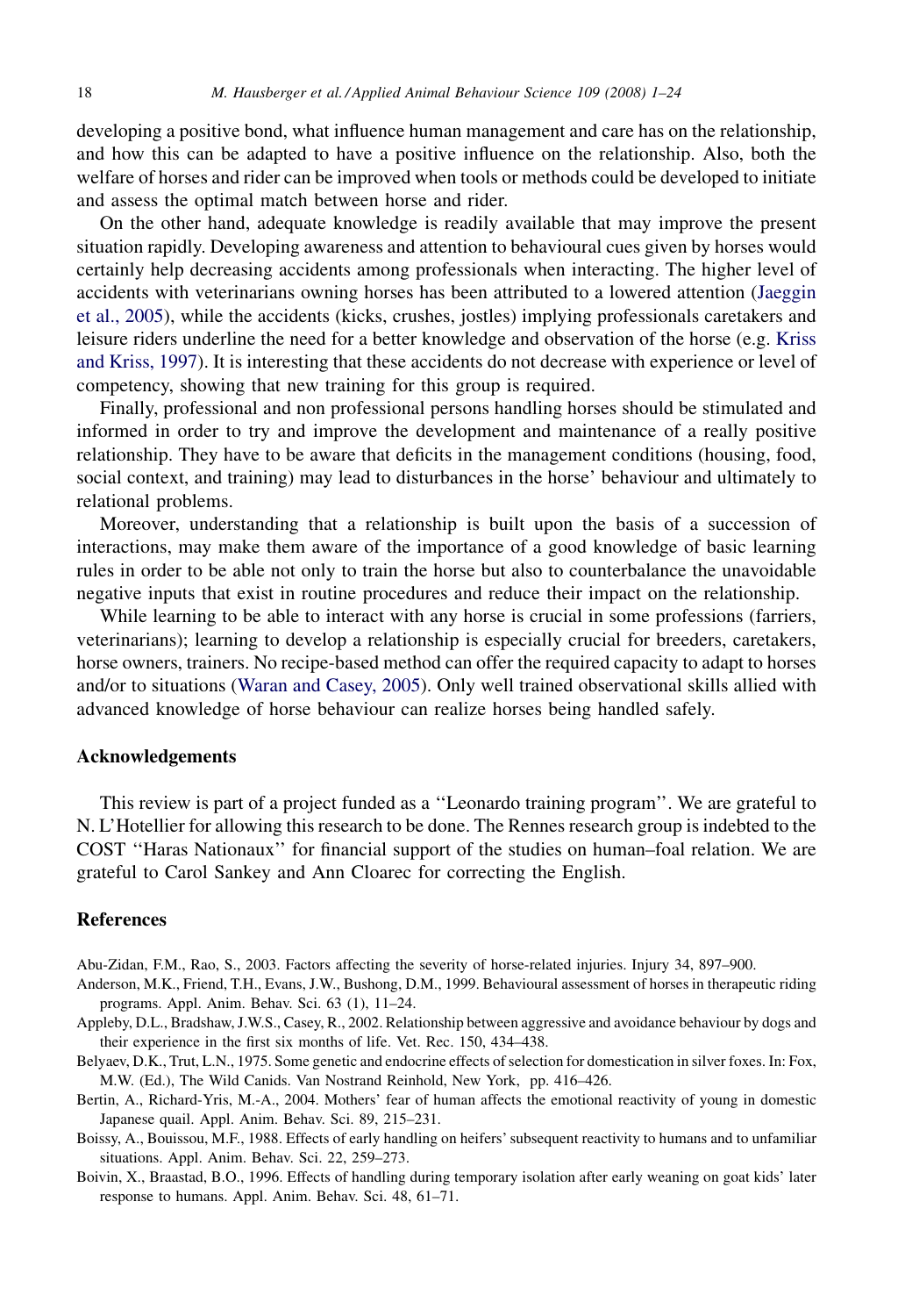- <span id="page-18-0"></span>Boivin, X., Garel, J.P., Durier, C., Le Neindre, P., 1998. Is gentling by people rewarding for beef calves? Appl. Anim. Behav. Sci. 61, 1–12.
- Boy, V., Duncan, P., 1979. Time budgets of Camargue horses. I. Developmental changes in the time budgets of foals. Behaviour 71, 187–202.
- Brackenridge, S., Shoemaker, S., 1996a. The human/horse bond and client bereavement in equine practice, part 1. Vet. Clin. North Am. Equine Pract. 18 (1), 19–22.
- Brackenridge, S., Shoemaker, S., 1996b. The human/horse bond and client bereavement in equine practice, part 2. Vet. Clin. North Am. Equine Pract. 18 (2), 23–25.
- Brackenridge, S., Shoemaker, S., 1996c. The human/horse bond and client bereavement in equine practice, part 3. Vet. Clin. North Am. Equine Pract. 18 (4), 20–23.
- Casey, R., 2002. Clinical problems associated with intensive management of performance horses. In: The Welfare of Horses, Kluwer Academic Publishers, Dordrecht, Boston, London, pp. 19–44.
- Chamove, A.S., Crawley-Hartrick, O.J.E., Stafford, K.J., 2002. Horse reactions to human attitudes and behaviour. Anthrozoos 15, 323–331.
- Chaya, L., Cowan, E., McGuire, B., 2006. A note on the relationship between time spent in turnout and behaviour during turnout in horses (*Equus caballus*). Appl. Anim. Behav. Sci. 98, 155–160.
- Chitnavis, J.P., Gibbons, C.L.M.H., Hirigoyen, M., Lloyd Parry, J., Simpson, A.H.R.W., 1996. Accidents with horses: what has changed in 20 years? Injury 27, 103–105.
- Christey, G.L., Nelson, G.L., Rivara, F.P., Smith, S.M., Condie, C., 1994. Horseback riding injuries among children and young-adults. J. Fam. Pract. 39 (2), 148–152.
- Christie, J., Hewson, C., Riley, C., McNiven, M., Dohoo, I., Bate, L., 2006. Management factors affecting stereotypies and body condition score in nonracing horses in Prince Edward Island. Can. Vet. J. 47, 136–143.
- Crowell-Davis, S.L., 1986. Spatial relations between mares and foals of the Welsh pony (Equus caballus). Anim. Behav. 34, 1007–1015.
- Crowell-Davis, S., Weeks, J., 2005. Maternal behaviour and mare–foal interaction. In: Mills, D.S., Mc Donnell, S.M. (Eds.), The Domestic Horse: The Origins, Development and Management of its behaviour. Cambridge University Press, Cambridge, pp. 126–138.
- Diehl, K.D., Egan, B., Tozer, P., 2002. Intensive, Early Handling of Neonatal Foals: Mare–Foal Interactions. In: Proceedings of the Havermeyer Foundation Horse Behavior and Welfare Workshop, Hólar, Iceland, June, pp. 23–26.
- Digard, J.-P., 1999. Un animal intermédiaire: le cheval. In: Les français et leurs animaux, Fayard, Paris, pp. 51–70.
- Edenburg, N., 1999. Perceptions and attitudes towards horses in European societies. Equine Vet. J. (Suppl.) 28, 38–41. Estep, D.Q., Crowell-Davis, S.L., Earlcostello, S.A., Beatey, S.A., 1993. Changes in the social behaviour of drafthorse
- (Equus caballus) mares coincident with foaling. Appl. Anim. Behav. Sci. 35, 199–213. Exadaktylos, A., Eggli, S., Inden, P., Zimmermann, H., 2002. Hoof kick injuries in unmounted equestrians. Improving accident analysis and prevention by introducing an accident and emergency based relational database. Emerg. Med. J.
- Feh, C., de Mazières, J., 1993. Grooming at a preferred site reduces heart rate in horses. Anim. Behav. 46, 1191–1194.
- Fiske, J.C., Potter, G.D., 1979. Discrimination reversal learning in yearling horses. J. Anim. Sci. 49, 583–588.
- Forde, J.N.M., 2002. Piglet- and stockperson-directed sow aggression after farrowing and the relationship with a prefarrowing, human approach test. Appl. Anim. Behav. Sci. 75, 115–132.
- Fordyce, G., Goddard, M., Tyler, R., Williams, G., Toleman, M., 1985. Temperament and bruising of Bos indicus cross cattle. Aust. J. Agric. Res. 25, 283–285.
- Fox, M.W., 1978. The dog: its domestication and behaviour. In: Effetcs of Domestication on Prey-catching and Killing in Domestic and Wild Canids and F2 Hybrids, Garland STPM Press, New York and London (Chapter VI).
- Gosling, S.D., 2001. From mice to men: what can we learn about personality from animal research? Psychol. Bull. 127, 45–86.
- Grandin, T., 1980. Observation of cattle behaviour applied to the design of handling facilities. Appl. Anim. Ethol. 6, 19–31.
- Grandin, T., Deesing, M.J., 1998. Genetics and behaviour during handling, restraint, and herding. In: Grandin, T. (Ed.), Genetics and the Behavior of Domestic Animals. Academic Press, London, UK, pp. 113–144.
- Grogan, E.H., McDonnell, S.M., 2005. Mare and foal bonding problems. Clin. Tech. Equine Pract. 4, 228–237.
- Guyomarc'h, J.C., 1995. Abrégés d'éthologie. Masson (Ed.), Paris, p. 175.

19, 573–575.

- Hama, H., Yogo, M., Matsuyama, Y., 1996. Effects of stroking horses on both humans' and horses' heart rate responses. Jpn. Psychol. Res. 38, 66–73.
- Hanggi, E.B., 2003. Discrimination learning based on relative size concepts in horses (*Equus caballus*). Appl. Anim. Behav. Sci. 83, 201–213.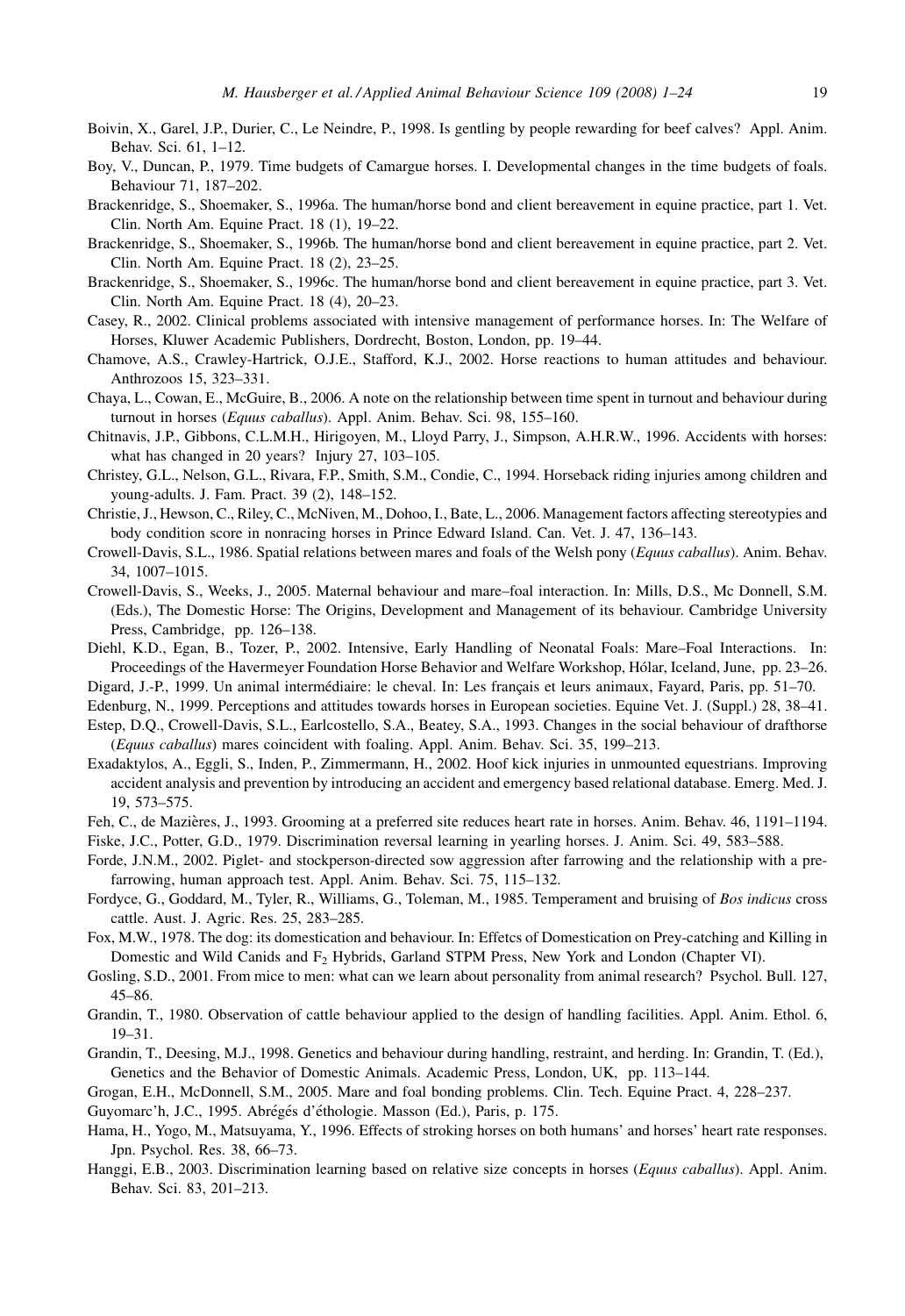- <span id="page-19-0"></span>Hausberger, M., Muller, C., 2002. A brief note on some possible factors involved in the reactions of horses to humans. Appl. Anim. Behav. Sci. 76, 339–344.
- Hausberger, M., Richard-Yris, M.-A., 2005. Individual differences in the domestic horse, origins, development and stability. In: Mills, D.S., Mc Donnell, S.M. (Eds.),The Domestic Horse: The Origins, Development and Management of its Behaviour. Cambridge University Press, Cambridge, pp. 33–52.
- Hausberger, M., Henry, S., Richard, M.-A., 2004a. Expériences précoces et développement du comportement chez le poulain. In: Compte-rendu de la 30<sup>ème</sup> Journée de la Recherche Equine, 3 mars 2004, Paris, pp. 155–164.
- Hausberger, M., Bruderer, C., Le Scolan, N., Pierre, J.-S., 2004b. Interplay between environmental and genetic factors in temperament/personality traits in horses (Equus caballus). J. Comp. Psychol. 118, 434–446.
- Hausberger, M., Henry, S., Larose, C., Richard-Yris, M.-A., 2007. First suckling: a crucial event for mother-young attachment? J. Comp. Psychol. 121, 109–112.
- Hausberger, M., Le Scolan, N., Muller, C., Gautier, E., Wolff, A., 1996. Caractéristiques individuelles dans le comportement du cheval: prédictibilité, facteurs endogènes et environnementaux. In: Compte-rendu de la 22ème Journée d'Etude, C.E.R.E.O.P.A. 28 février 1996.
- Hausberger, M., Muller, C., Gautier, E., Jégo, P., 2007a. Lower learning abilities in stereotypic horses. Appl. Anim. Behav. Sci. 107, 299–306.
- Hayes, K., 1998. Temperament tip-offs. Horse and Rider, November, pp. 47–84.
- Hediger, H., 1968. The Psychology and Behaviour of Animals in Zoos and Circuses. Dover Publications, Inc., USA.
- Heird, J.C., Whitaker, D.D., Bell, R.W., Ramsey, C.B., Lokey, C.E., 1986. The effects of handling at different ages on the subsequent learning ability of 2-year-old horses. Appl. Anim. Behav. Sci. 15, 15–25.
- Heleski, C., Shelle, A., Nielsen, B., Zanella, A., 2002. Influence of housing on weanling horse behaviour and subsequent welfare. Appl. Anim. Behav. Sci. 78, 291–302.
- Hemsworth, P.H., Barnett, J.L., Hansen, C., 1986. The influence of handling by humans on the behaviour, reproduction and corticosteroids of male and female pigs. Appl. Anim. Behav. Sci. 15, 303–314.
- Hemsworth, P.H., Barnett, J.L., Coleman, G.J., 1992. Fear of humans and its consequences for the domestic pig. In: Davis, H., Balfour, D. (Eds.), The Inevitable Bond: Examining Scientist–Animal Interactions. Cambridge University Press, Cambridge, UK, pp. 264–284.
- Hemsworth, P.H., Price, E.O., Borgwardt, R., 1996. Behavioural responses of domestic pigs and cattle to humans and novel stimuli. Appl. Anim. Behav. Sci. 50, 43–56.
- Henry, S., Hemery, D., Richard, M.-A., Hausberger, M., 2005. Human–mare relationships and behaviour of foals toward humans. Appl. Anim. Behav. Sci. 93, 341–362.
- Henry, S., Briefer, S., Richard-Yris, M.-A., Hausberger, M., 2006a. Utilisation des influences sociales autour du sevrage. In: Compte-rendu de la 32<sup>ème</sup> Journée de la Recherche Equine, 1 mars 2006, Paris, pp. 71–81.
- Henry, S., Richard-Yris, M.-A., Hausberger, M., 2006b. Influence of various early human–foal interferences on subsequent human–foal relationship. Dev. Psychobiol. 48, 712–718.
- Henry, S., Briefer, S., Richard-Yris, M.-A., Hausberger, M. Are six-month old foals sensitive to dam's influence? Dev. Psychobiol., in press.
- Hinde, R., 1979. Towards Understanding Relationships. Academic Press, Londres.
- Hoffman, R.M., Kronfeld, D.S., Holland, J.L., Greiwe-Crandell, K.M., 1995. Preweaning diet and stall weaning method influences on stress response in foals. J. Anim. Sci. 73, 2922–2930.
- Holland, J.L., Kronfeld, D.S., Meacham, T.N., 1996. Behaviour of horses is affected by soy lecithin and corn oil in the diet. J. Anim. Sci. 74, 1252–1255.
- Holler, A., 1984. Occupational hazards of farriers. Am. Ind. Hyg. Assoc. J. 45, 34–38.
- Houpt, K., 2002. Formation and dissolution of the mare–foal bond. Appl. Anim. Behav. Sci. 78, 319–328.
- Houpt, K., Kusunose, R., 2000. Genetics of behaviour. In: Bowling, A.T., Ruvinsky, A. (Eds.), The Genetics of the Horse. CABI Publishing, New York, pp. 281–306.
- Houpt, K.A., Hintz, H.F., Butler, W.R., 1984. A preliminary study of two methods of weaning foals. Appl. Anim. Behav. Sci. 12, 177–181.
- Iba, K., Wada, T., Kawaguchi, S., Fujisaki, T., Yamashita, T., Ishii, S., 2001. Horse-related injuries in a thoroughbred stabling area in Japan. Arch. Orthop. Trauma Surg. 121, 501–504.
- Jaeggin, S., Furst, A., Auer, J., 2005. Kick injuries of veterinarians during examination and treatment of horses: a retrospective study in Switzerland. Schweiz. Arch. Tierheilkd. 147, 289–295.
- Jago, J.G., Krohn, C.C., Matthews, L.R., 1999. The influence of feeding and handling on the development of the human– animal interactions in young cattle. Appl. Anim. Behav. Sci. 62, 137–151.
- Janczak, A.M., Pedersen, L.J., Rydhmer, L., Bakken, M., 2003. Relation between early fear- and anxiety-related behaviour and maternal ability in sows. Appl. Anim. Behav. Sci. 82, 121–135.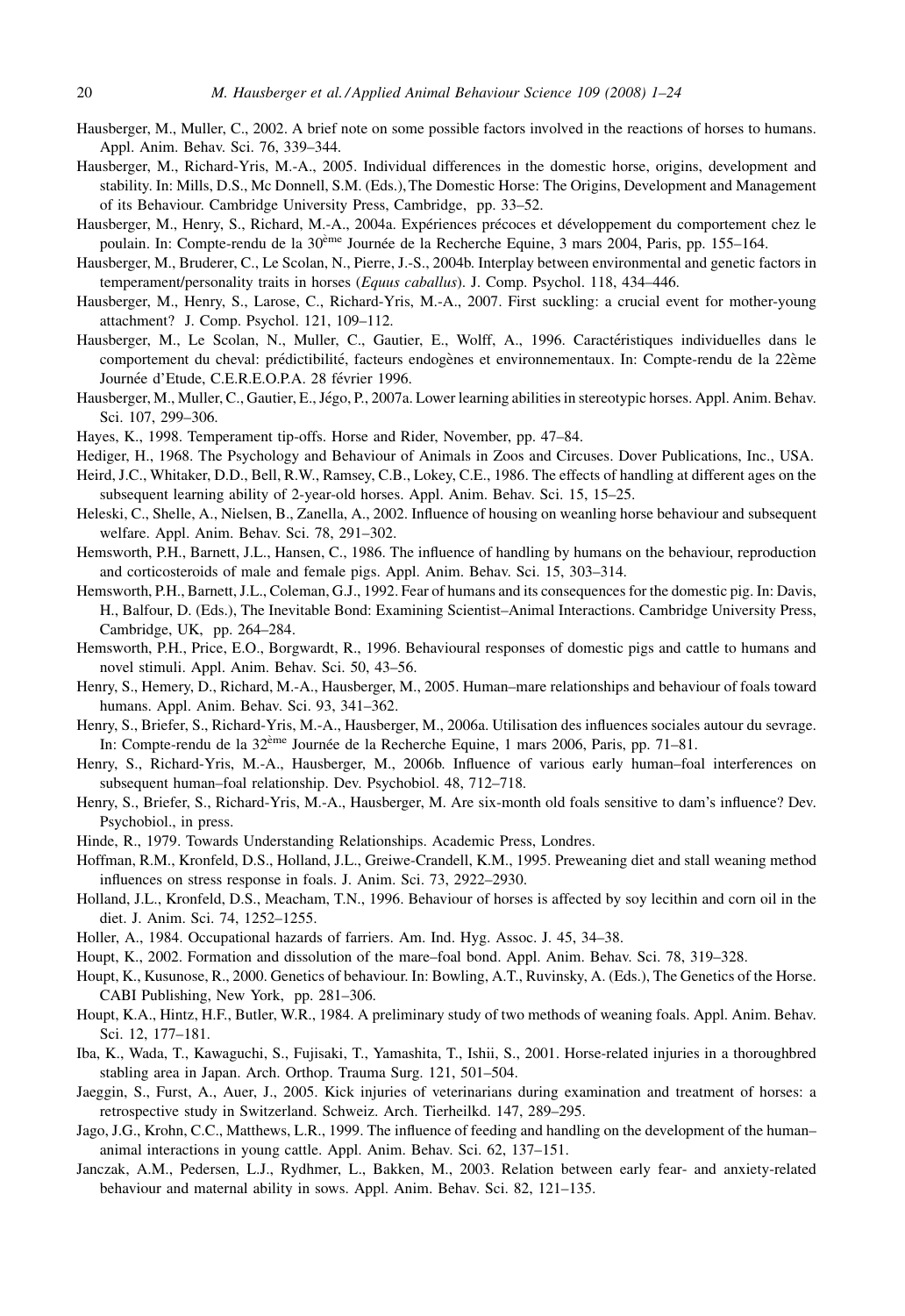- <span id="page-20-0"></span>Jezierski, T., Gorecka, A., 2000. Changes in the horses heart rate during different levels of social isolation. Anim. Sci. Pap. Rep. 18, 33–41.
- Jezierski, T., Jaworski, Z., Gorecka, A., 1999. Effects of handling on behaviour and heart rate in Konik horses: comparison of stable and forest reared youngstock. Appl. Anim. Behav. Sci. 62, 1–11.
- Johns, E., Farrant, G., Civil, I., 2004. Animal-related injury in an urban New Zealand population. Injury 35, 1234–1238.
- Jones, R.B., 1994. Regular handling and the domestic chick's fear of human beings: generalisation of response. Appl. Anim. Behav. Sci. 42, 129–143.
- Keeling, L.J., Blomberg, A., Ladewig, J., 1999. Horse-riding accidents: when the human–animal relationship goes wrong! In: 33rd International Congress of the International Society for Applied Ethology, Agricultural University of Norway, Lillehammer.
- Kersten, A.M.P., Meijsser, F.M., Metz, J.H.M., 1989. Effects of early handling on later open-field behaviour in rabbits. Appl. Anim. Behav. Sci. 24, 157–167.
- Knight, D.A., Tyznik, W.J., 1985. The effect of artificial rearing on the growth of foals. J. Anim. Sci. 60, 1–5.
- Kriss, T., Kriss, V., 1997. Equine related neurosurgical trauma: a prospective series of 30 patients. J. Trauma 43, 97–99.
- Landercasper, J., Coghill, T., Strutt, P., Landercasper, B., 1988. Trauma and the veterinarian. J. Trauma 28, 1255–1259.
- Lansade, L., 2005. Le tempérament du cheval. Etude théorique. Application à la sélection des chevaux destinés à l'équitation. Thèse universitaire en Sciences de la Vie, Tours.
- Lansade, L., Bouissou, M.-F., 2005. Recherche d'un lien entre le tempérament du cheval et son aptitude à être utilisé. In: Compte-rendu de la 31<sup>ème</sup> Journée de la Recherche Equine, 2 mars 2005, Paris, pp. 119–130.
- Lansade, L., Bertrand, M., Boivin, X., Bouissou, M.-F., 2004. Effects of handling at weaning on manageability and reactivity of foals. Appl. Anim. Behav. Sci. 87, 131–149.
- Lansade, L., Bertrand, M., Bouissou, M.-F., 2005. Effects of neonatal handling on subsequent manageability, reactivity and learning ability of foals. Appl. Anim. Behav. Sci. 92, 143–158.
- Larose, C., Rogers, L.J., Richard, M.-A., Hausberger, M., 2006. Laterality of horses associated with emotionality in novel situations. Laterality 11, 355–367.
- Le Neindre, P., Trillat, G., Chupin, J.M., Poindron, P., Boissy, A., Orgeur, P., Boivin, X., Bonnet, J.N., Bouix, J., Bibe, B., 1994. Les ruminants et l'homme, un vieux lien qu'il faut entretenir. In: Un point sur ... comportement et bien-être animal. INRA (Ed.), Paris.
- Lensink, B.J., Fernandez, X., Cozzi, G., Florand, L., Veissier, I., 2001. The influence of farmers' behavior on calves' reactions to transport and quality of veal meat. J. Anim. Sci. 79, 642–652.
- Le Scolan, N., Hausberger, M., Wolff, A., 1997. Stability over situations in temperamental traits of horses as revealed by experimental and scoring approaches. Behav. Processes 41, 257–266.
- Lynch, J., Fregin, F., Mackie, J., Monroe, R., 1974. Heart rate changes in the horse to human contact. Psychophysiology 11, 472–478.
- Lyons, D.M., Price, E.O., Moberg, G.P., 1988. Social modulation of pituitary–adrenal responsiveness and individual differences in behavior of young domestic goats. Physiol. Behav. 43, 451–458.
- Mal, M.E., McCall, C.A., 1996. The influence of handling during different ages on a halter training test in foals. Appl. Anim. Behav. Sci. 50, 115–120.
- Mal, M.E., Friend, T., Lay, D., Vogelsang, S., Jenkins, O., 1991. Behavioral responses of mares to short-term confinement and social isolation. Appl. Anim. Behav. Sci. 31, 13–24.
- Mal, M.E., McCall, C.A., Cummins, K.A., Newland, M.C., 1994. Influence of preweaning handling methods on postweaning learning ability and manageability of foals. Appl. Anim. Behav. Sci. 40, 187–195.
- Malinowski, K., Hallquist, N.A., Helyar, L., Sherman, A.R., Scanes, C.G., 1990. Effect of different separation protocols between mares and foals on plasma cortisol in cell-mediated immune response. Equine Vet. J. 10, 363–368.
- Markowitz, T.M., Dally, M.R., Gursky, K., Price, E.O., 1998. Early handling increases lamb affinity for humans. Anim. Behav. 55, 573–587.
- McCall, C.A., Potter, G.D., Kreider, J.L., 1985. Locomotor, vocal and other behavioral responses to varying methods of weaning foals. Appl. Anim. Behav. Sci. 14, 27–35.
- McCall, C.A., Potter, G.D., Kreider, J.L., Jenkins, W.L., 1987. Physiological responses in foals weaned by abrupt or gradual methods. Equine Vet. J. 7, 368–374.
- McCann, J., Heird, J., Bell, W., Lutherer, L., 1988a. Normal and more highly reactive horses. I. Heart rate, respiration rate and behavioral observations. Appl. Anim. Behav. Sci. 19, 201–214.
- McCann, J., Heird, J., Bell, W., Lutherer, L., 1988b. Normal and more highly reactive horses. II. The effect of handling and reserpine on the cardiac response to stimuli. Appl. Anim. Behav. Sci. 19, 215–226.
- McCrory, P., Turner, M., 2005. Equestrian injuries. Med. Sport Sci. 48, 8–17.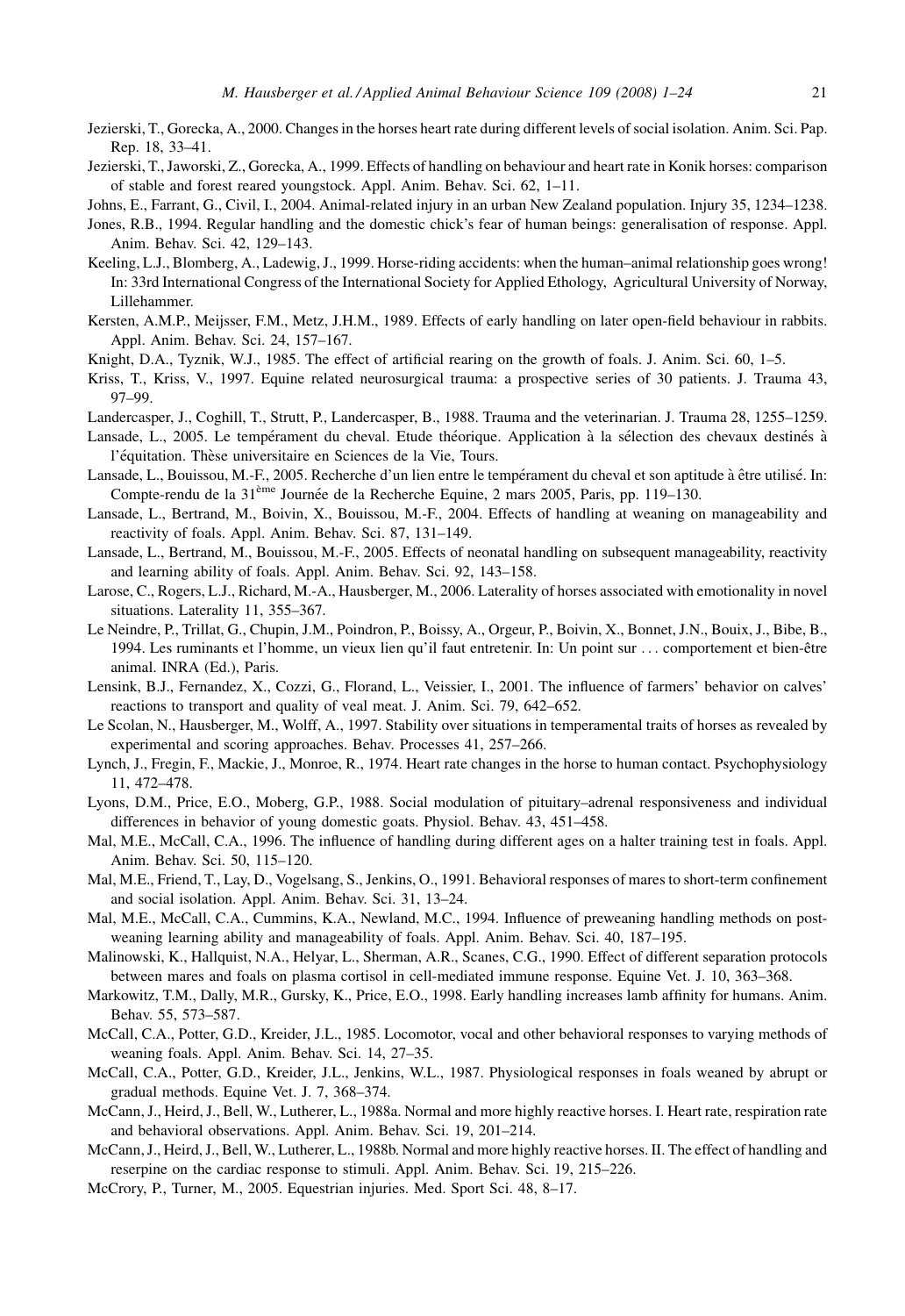- <span id="page-21-0"></span>McCune, S., 1995. The impact of paternity and early socialization on the development of cats' behaviour to people and novel objects. Appl. Anim. Behav. Sci. 45, 109–124.
- McGreevy, P., French, N., Nicol, C., 1995a. The prevalence of abnormal behaviours in dressage, eventing and endurance horses in relation to stabling. Vet. Rec. 137, 36–37.
- McGreevy, P., Cripps, P., French, N., Green, L., Nicol, C., 1995b. Management factors associated with stereotypic and redirected behaviour in the Thoroughbred horse. Equine Vet. J. 27, 87–91.
- McKinley, J., Sambrook, T., 2000. Use of human-given cues by domestic dogs (Canis familiaris) and horses (Equus caballus). Anim. Cogn. 3, 13–22.
- Meyers, M.C., Bourgeois, A.E., LeUnes, A., Murray, N.G., 1999. Mood and psychological skills of elite and sub-elite equestrian athletes. J. Sport Behav. 22 (3), 399–409.
- Miller, R.M., 1991. Imprint Training of the Newborn Foal. Western Horseman Inc., Colorado Springs, CO.
- Mills, D.S., 1998. Personality and individual differences in the horse, their significance, use and measurement. Equine Vet. J. 27 (Suppl.), 10–13.
- Mills, D.S., Alston, R.D., Rogers, V., Longford, N.T., 2002. Factors associated with the prevalence of stereotypic behaviour amongst thoroughbreds horses passing through auctioneer sales. Appl. Anim. Behav. Sci. 78, 115–124.
- Mills, D., Mc Nicholas, J., 2005. The rider–horse relationship. In: Mills, D.S., Mc Donnell, S.M. (Eds.), The Domestic Horse: The Origins, Development and Management of its Behaviour. Cambridge University Press, Cambridge, pp. 161–168.
- Mills, P.C., Ng, J.C., Kramer, H., Auer, D.E., 1997. Stress response to chronic inflammation in the horse. Equine Vet. J. 29, 483–486.
- Momozawa, Y., Ono, T., Sato, F., Kikusui, T., Takeuchi, Y., Mori, Y., Kusunose, R., 2003. Assessment of equine temperament by a questionnaire survey to caretakers and evaluation of its reliability by simultaneous behaviour test. Appl. Anim. Behav. Sci. 84, 127–138.
- Momozawa, Y., Kusunose, R., Kikusui, T., Takeuchi, Y., Mori, Y., 2005. Assessment of equine temperament questionnaire by comparing factor structure between two separate surveys. Appl. Anim. Behav. Sci. 92, 77–84.
- Moons, C.P.H., Laughlin, K., Zanella, A.J., 2005. Effects of short-term maternal separations on weaning stress in foals. Appl. Anim. Behav. Sci. 91, 321–335.
- Moore, J., Millar, C., Matsuda, M., Buckley, T., 2003. Human infections associated with horse bites. Equine Vet. J. 23, 52– 54.
- Morgan, K., Zetterqvist, M., Hassmen, P., Visser, E.K., Rundgren, M., Blokhuis, H.J., 2000. Rider's personality and the perception of the co-operation between rider and horse. In: 51th Annual Meeting of the European Association for Animal Production (abstract).
- Morris, P., Gale, A., Duffy, K., 2002. Can judges agree on the personality of horses? Pers. Individ. Dif. 33, 67–81.
- Munksgaard, L., DePassille, A.M., Rushen, J., Thodberg, K., Jensen, M.B., 1997. Discrimination of people by dairy cows based on handling. J. Dairy Sci. 80, 1106–1112.
- Newton, A., Nielsen, A.M., 2005. A review of horse-related injuries in a rural Colorado hospital: implications for outreach education. J. Emerg. Nurs. 31, 442–446.
- Nicol, C.J., 1995. The social transmission of information and behaviour. Appl. Anim. Behav. Sci. 44, 79–98.
- Nicol, C.J., 1999. Stereotypies and their relation to management. In: Harris, P.A., Gomarsall, G., Davidson, H.P.B., Green, R. (Eds.), Proceedings of the BEVA Specialists Days on Behaviour and Nutrition. Equine Vet. J., Newmarket, UK, pp. 11–14.
- Nicol, C.J., 2005. Learning abilities in the horse. In: Mills, D.S., Mc Donnell, S.M. (Eds.), The Domestic Horse: The Origins, Development and Management of its Behaviour. Cambridge University Press, Cambridge, pp. 169–183.
- Nicol, C.J., Davidson, H.P.B., Harris, P.A., Waters, A.J., Wilson, A.D., 2002. Study of crib-biting and ulceration in young horses. Vet. Rec. 151, 658–682.
- Nicol, C., Badnell-Waters, A., Bice, R., Kelland, A., Wilson, A., Harris, P., 2005. The effects of diet and weaning method on the behaviour of young horses. Appl. Anim. Behav. Sci. 95, 205–221.
- Normando, S., Canali, E., Verga, M., 2002. Behavioral problems in Italian saddle horses. J. Eq. Vet. Sci. 22, 117–120.
- Ödberg, F.O., Bouissou, M.F., 1999. Development of equestrianism from the baroque period to the present day andits consequences for the welfare of horses. The role of the horse in Europe. Equine Vet. J. 28 (suppl), 26–30.
- Pajor, E.A., Rushen, J., de Passillé, A.M.B., 2000. Aversion learning techniques to evaluate dairy cattle handling practices. Appl. Anim. Behav. Sci. 69, 89–102.
- Pajor, E.A., Rushen, J., de Passillé, A.M.B., 2003. Dairy cattle's choice of handling treatments in a Y-maze. Appl. Anim. Behav. Sci. 80, 93–107.
- Pasquet, H., 2004. Les accidents et dommages corporels des vétérinaires équins dans l'exercice de leur profession. Thèse de Doctorat Vétérinaire, Créteil.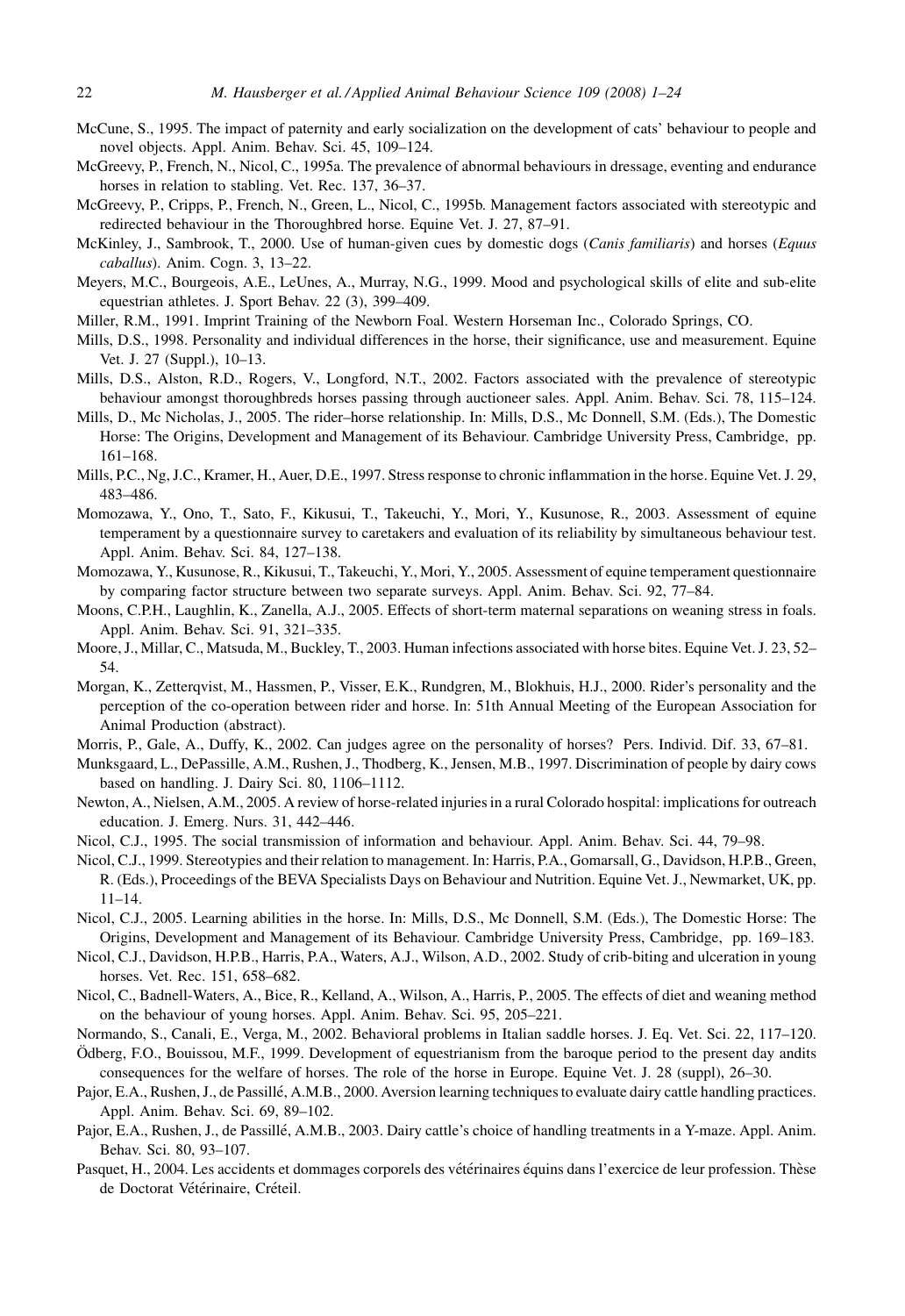- <span id="page-22-0"></span>de Pasille´, A.M.B., Rushen, J., Ladewig, J., Petherick, C., 1996. Dairy calves' discrimination of people based on previous handling. J. Anim. Sci. 74, 969–974.
- Pinchbeck, G.L., Clegg, P., Proudman, C., Morgan, K., French, N., 2004. Whip use and race progress are associated with horse falls in hurdle and steeplechase racing in the UK. Equine Vet. J. 36, 384–389.
- Pollard, J.C., Littlejohn, R.P., Webster, J.R., 1994. Quantification of temperament in weaned deer calves of two genotypes (Cervus elaphus and C. elaphus Elaphus davidianus hybrids). Appl. Anim. Behav. Sci. 45, 301–308.
- Pritchard, J., Lindberg, A., Main, D., Whay, H., 2005. Assesment of the welfare of working horses, mules and donkeys, using health and behaviour parameters. Prev. Vet. Med. 69, 265–283.
- Pritchett, L., Ulibarri, C., Roberts, M., Schneider, R., Sellon, D., 2003. Identification of potential and behavioural indicators of postoperative pain in horses after exploratory celiotomy for colic. Appl. Anim. Behav. Sci. 80, 31–43.
- Reinhardt, V., 1991. Training adult male rhesus monkeys to actively cooperate during in-homecage venipuncture. Anim. Technol. 42, 11–17.
- Richard-Yris, M.-A., Hausberger, M., Henry, S., 2004. Bases éthologiques de l'apprentissage. In: Compte-rendu de la 30<sup>ème</sup> Journée de la Recherche Equine, 3 mars 2004, Paris, pp. 179–187.
- Rivera, E., Benjamin, S., Nielsen, B., Shelle, J., Zanella, A.J., 2002. Behavioral and physiological responses of horses to initial training: the comparison between pastured versus stalled horses. Appl. Anim. Behav. Sci. 78, 235–252.
- Robinson, I.H., 1999. The human–horse relationship: how much do we know? Equine Vet J. Suppl. 28, 42–45.
- Ruiz-Miranda, C.R., Callard, M., 1992. Effects of the presence of the mother on responses of domestic goat kids (Capra hircus) to novel inanimate objects and humans. Appl. Anim. Behav. Sci. 33, 277-285.
- Rossdale, P.D., 1967. Clinical studies on the newborn thoroughbred foal. I. Perinatal behaviour. Br. Vet. J. 123, 470–481.
- Rushen, J., Taylor, A.A., de Passillé, A.M., 1999. Domestic animals' fear of humans and its effect on their welfare. Appl. Anim. Behav. Sci. 65, 285–303.
- Seaman, S., Davidson, H., Waran, N., 2002. How reliable is temperament assesment in the domestic horse (Equus caballus)? Appl. Anim. Behav. Sci. 78, 175–191.
- Shanahan, S., 2003. Trailer loading stress in horses: behavioural and physiological effects on nonaversive training (TTEAM). J. Appl. Anim. Welf. Sci. 6, 263–274.
- Sigurjónsdóttir, H., Gunnarsson, V., 2002. Controlled study of early handling and training of Icelandic foals. Dorothy Russell Havemeyer Workshop Horse Behavior and Welfare, Iceland, 13–16 June 2002. [http://www3.vet.upenn.edu/](http://dx.doi.org/10.1016/j.applanim.2006.10.003) [labs/equinebehavior//hvnwkshp/hv02/sigurjon\(1\).htm.](http://dx.doi.org/10.1016/j.applanim.2006.10.003)
- Simpson, B., 2002. Neonatal foal handling. Appl. Anim. Behav. Sci. 78, 303–317.
- Søndergaard, E., Ladewig, J., 2004. Group housing exerts a positive effect on the behaviour of young horses during training. Appl. Anim. Behav. Sci. 87, 105–118.
- Søndergaard, E., Halekoh, U., 2003. Young horses' reactions to humans in relation to handling and social environment. Appl. Anim. Behav. Sci. 84, 265–280.
- Spier, S., Berger Pusterla, J., Villarroel, A., Pusterla, N., 2004. Outcome of tactile conditioning of neonates, or ''imprint training'' on selected handling measures in foals. Vet. J. 168, 252–258.
- Tanida, H., Miura, A., Tanaka, T., Yoshimito, T., 1995. Behavioral response to humans in individually handled weanling pigs. Appl. Anim. Behav. Sci. 42, 249–259.
- Turner, M., McCrory, Halley, W., 2002. Injuries in professional horse racing in Great Britain and the Republic of Ireland during 1992–2000. Br. J. Sports Med. 36, 403–409.
- Tyler, S.J., 1972. The behaviour and social organization of the New Forest ponies. Anim. Behav. Monogr. 5, 85–196.
- Ueeck, B.A., Dierks, E.J., Homer, L.D., Potter, B., 2004. Patterns of maxillofacial injuries related to interaction with horses. J. Oral Maxillof. Surg. 62 (6), 693–696.
- Visser, E., Van Reenen, C., Hopster, H., Schilder, M., Knaap, J., Barneveld, A., Blokhuis, H., 2001. Quantifying aspects of young horses' temperament: consistency of behavioural variables. Appl. Anim. Behav. Sci. 74, 241–258.
- Visser, E., Van Reenen, C., Van der Werf, J., Schilder, M., Knaap, J., Barneveld, A., Blokhuis, H., 2002. Heart rate and heart rate variability during a novel object test and a handling test in young horses. Physiol. Behav. 76, 289–296.
- Visser, E., Van Reenen, C., Engel, B., Schilder, M., Barneveld, A., Blokhuis, H., 2003a. The association between performance in show-jumping and personality traits earlier in life. Appl. Anim. Behav. Sci. 82, 279–295.
- Visser, E., Van Reenen, C., Rundgreen, M., Zetterqvist, M., Morgan, K., Blokhuis, H., 2003b. Responses of horses in behavioural tests correlate with temperament assessed by riders. Equine Vet. J. 35, 176–183.
- Waiblinger, S., Boivin, X., Pedersen, V., Tosi, M.-V., Janczak, A., Visser, K., Jones, R.B., 2006. Assessing the human– animal relationship in farm species: a critical review. Appl. Anim. Behav. Sci. 101, 185–242.
- Waran, N., Casey, R., 2005. Horse training. In: Mills, D.S., Mc Donnell, S.M. (Eds.), The Domestic Horse: The Origins, Development and Management of its Behaviour. Cambridge University Press, Cambridge, pp. 184–195.
- Waring, G.H., 2003. Horse Behavior. Noyes Publications, New York.